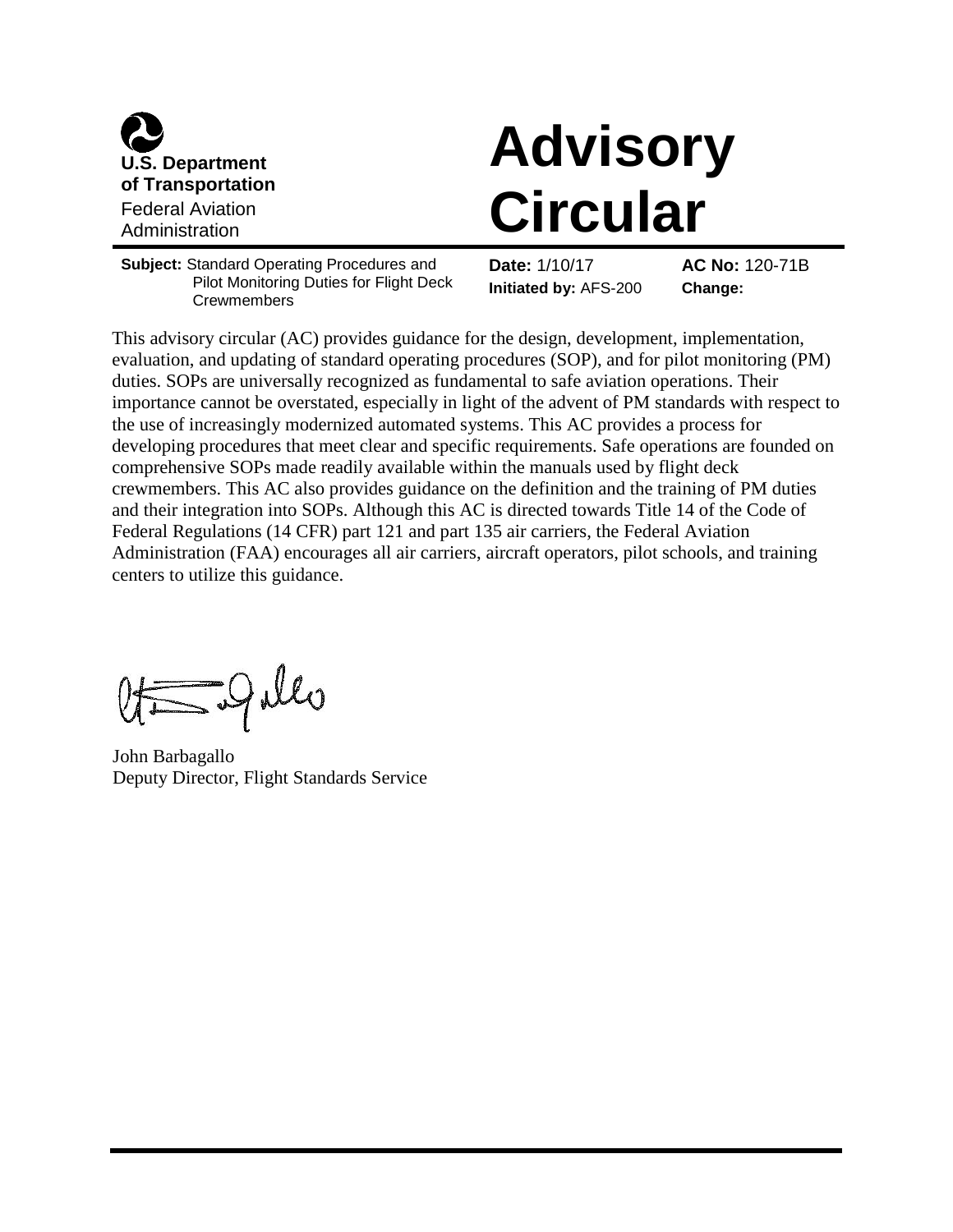# **CONTENTS**

| Paragraph<br>Page                                                          |       |       |  |  |
|----------------------------------------------------------------------------|-------|-------|--|--|
|                                                                            |       |       |  |  |
|                                                                            |       |       |  |  |
|                                                                            |       |       |  |  |
| 1.3                                                                        |       |       |  |  |
|                                                                            |       |       |  |  |
|                                                                            |       |       |  |  |
|                                                                            |       |       |  |  |
| Chapter 2. Determining When Procedures Need to be Designed or Modified 2-1 |       |       |  |  |
|                                                                            |       |       |  |  |
|                                                                            |       |       |  |  |
|                                                                            |       |       |  |  |
|                                                                            |       |       |  |  |
|                                                                            |       |       |  |  |
|                                                                            |       |       |  |  |
|                                                                            |       |       |  |  |
|                                                                            |       |       |  |  |
|                                                                            | 4.1.1 |       |  |  |
|                                                                            | 4.1.2 |       |  |  |
|                                                                            | 4.1.3 |       |  |  |
|                                                                            | 4.1.4 |       |  |  |
|                                                                            | 4.1.5 | $4-1$ |  |  |
|                                                                            | 4.1.6 |       |  |  |
|                                                                            |       |       |  |  |
|                                                                            | 4.2.1 |       |  |  |
|                                                                            | 4.2.2 |       |  |  |
|                                                                            | 4.2.3 |       |  |  |
|                                                                            | 4.2.4 |       |  |  |
|                                                                            | 4.2.5 |       |  |  |
|                                                                            | 4.2.6 |       |  |  |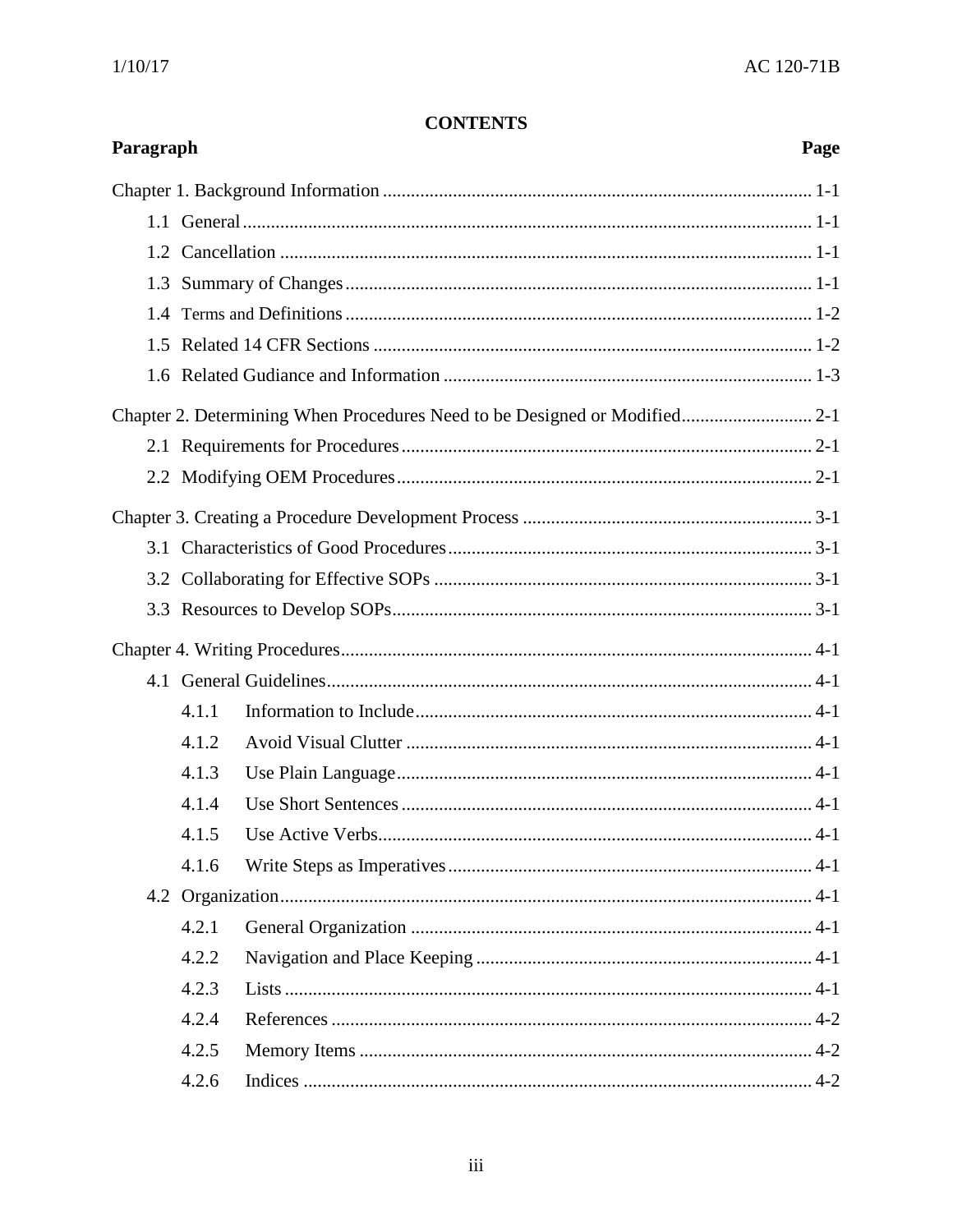| 4.3.1 |                                                      |
|-------|------------------------------------------------------|
| 4.3.2 | Avoid Using Words with Multiple Common Meanings  4-2 |
| 4.3.3 |                                                      |
|       |                                                      |
| 4.4.1 |                                                      |
| 4.4.2 |                                                      |
|       |                                                      |
| 4.5.1 |                                                      |
| 4.5.2 |                                                      |
| 4.5.3 |                                                      |
| 4.5.4 |                                                      |
| 4.5.5 |                                                      |
| 4.5.6 |                                                      |
| 4.5.7 |                                                      |
|       |                                                      |
| 4.6.1 |                                                      |
| 4.6.2 |                                                      |
| 4.6.3 |                                                      |
| 4.6.4 |                                                      |
| 4.6.5 |                                                      |
|       |                                                      |
| 4.7.1 |                                                      |
| 4.7.2 |                                                      |
| 4.7.3 |                                                      |
| 4.7.4 |                                                      |
|       |                                                      |
| 4.8.1 |                                                      |
| 4.8.2 |                                                      |
|       |                                                      |
| 4.9.1 |                                                      |
| 4.9.2 |                                                      |
|       |                                                      |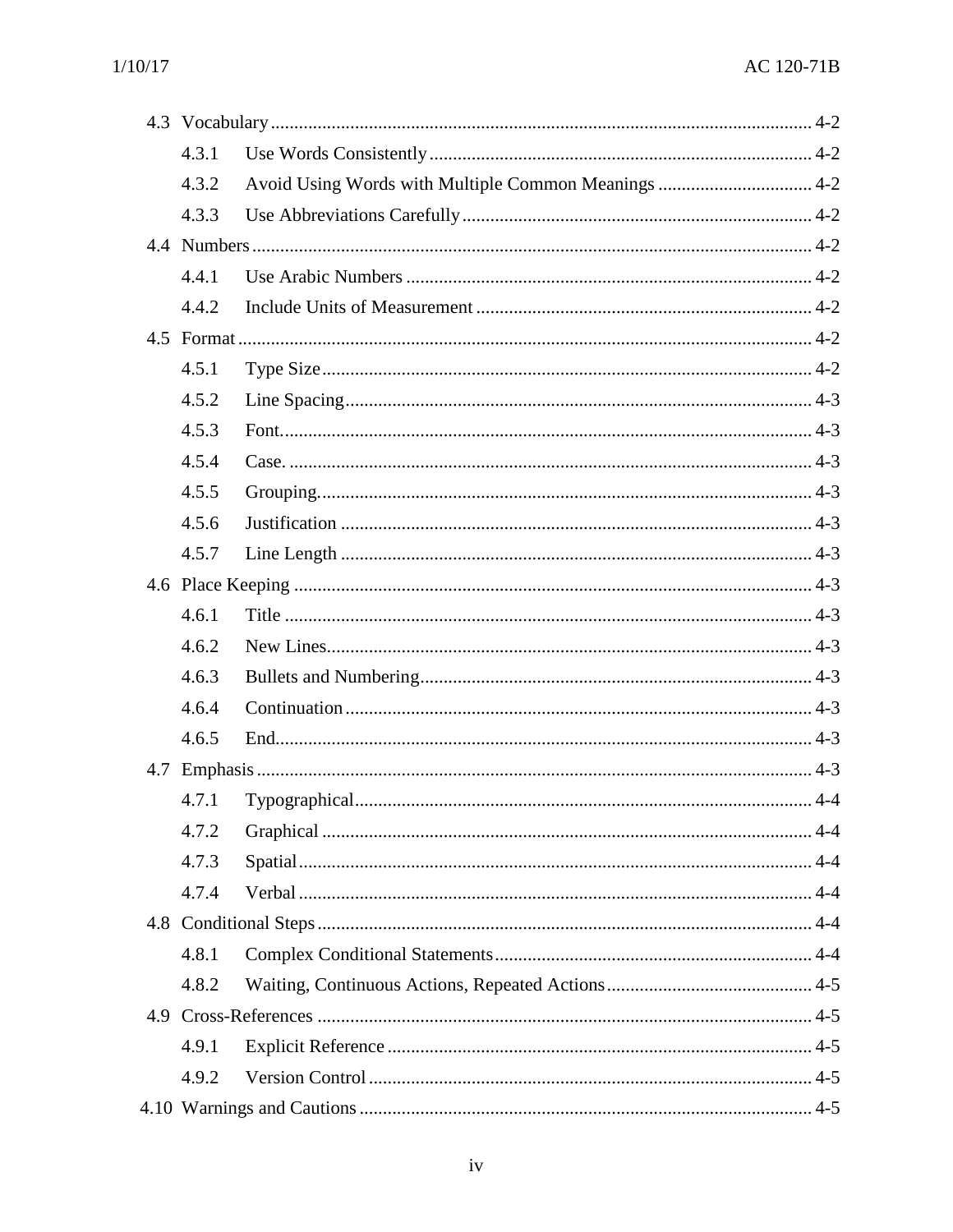| 4.10.2 |                                                                |
|--------|----------------------------------------------------------------|
|        |                                                                |
|        |                                                                |
| 5.1.1  |                                                                |
| 5.1.2  |                                                                |
| 5.1.3  |                                                                |
| 5.1.4  |                                                                |
| 5.1.5  |                                                                |
| 5.1.6  |                                                                |
| 5.1.7  |                                                                |
|        |                                                                |
| 5.2.1  |                                                                |
| 5.2.2  |                                                                |
| 5.2.3. |                                                                |
| 5.2.4  |                                                                |
|        |                                                                |
|        |                                                                |
|        |                                                                |
|        |                                                                |
| 5.6.1  |                                                                |
| 5.6.2  |                                                                |
| 5.6.3  | $\dots$ 5-6                                                    |
| 5.6.4  |                                                                |
|        |                                                                |
|        |                                                                |
|        |                                                                |
|        |                                                                |
| 6.3.1. |                                                                |
| 6.3.2  |                                                                |
| 6.3.3  |                                                                |
| 6.3.4  | Pilots' Inadequate Mental Model of Autoflight System Modes 6-2 |
|        |                                                                |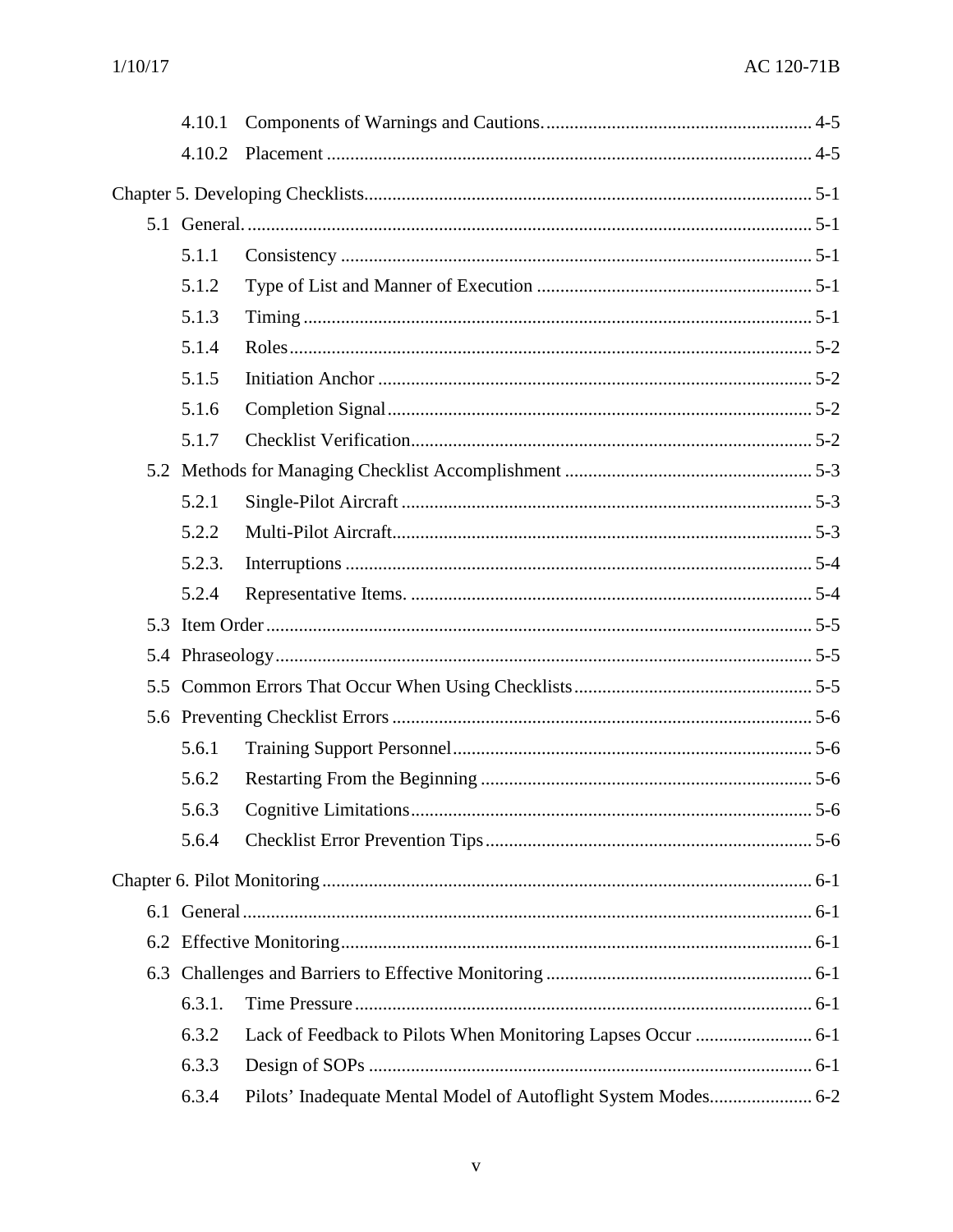|  | 6.3.5 |  |  |
|--|-------|--|--|
|  | 6.3.6 |  |  |
|  |       |  |  |
|  |       |  |  |
|  |       |  |  |
|  | 6.6.1 |  |  |
|  | 6.6.2 |  |  |
|  |       |  |  |
|  |       |  |  |
|  |       |  |  |
|  | 6.9.1 |  |  |
|  | 6.9.2 |  |  |
|  |       |  |  |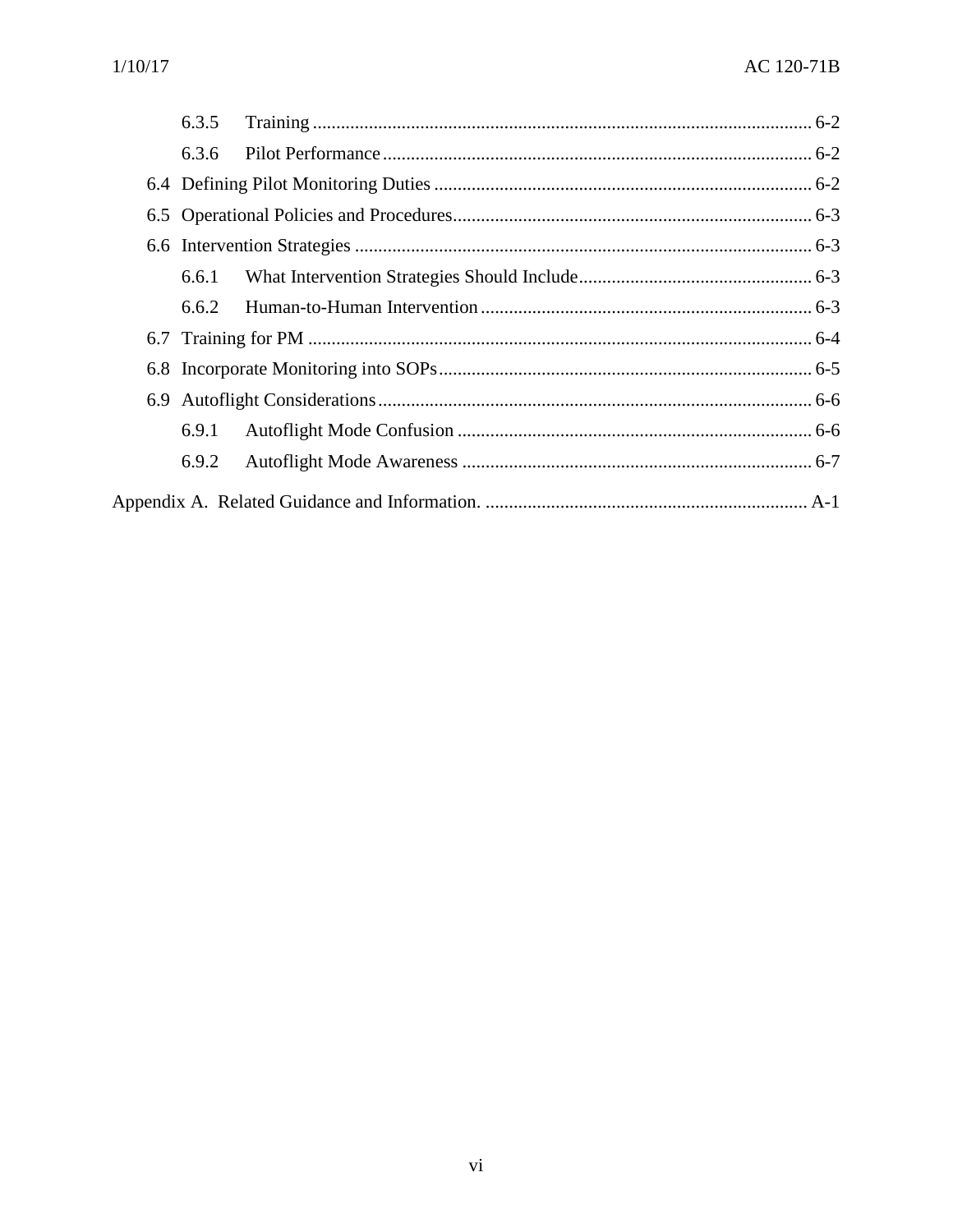# **CHAPTER 1. BACKGROUND INFORMATION**

<span id="page-5-0"></span>**1.1 General.** Standard operating procedures (SOP) are universally recognized as fundamental to safe aviation operations, yet accidents and incidents continue to occur as a direct result from, or related to, a failure by the flightcrew to follow SOPs, particularly during critical phases of flight.

This advisory circular (AC) provides guidance for the design, development, implementation, evaluation, and updating of SOPs. It emphasizes that SOPs should be clear, comprehensive, and readily available within the manuals used by flight deck crewmembers. Although this AC is directed towards Title 14 of the Code of Federal Regulations (14 CFR) part 121 and part 135 air carriers, the FAA encourages all air carriers, aircraft operators, pilot schools, and training centers to utilize this guidance. The basis for this guidance is contained in the related regulations and FAA guidance sections of this AC. This AC is not mandatory and does not constitute a regulation. This AC describes an acceptable means, but not the only means, to design, develop, update, and use SOPs.

Effective crew coordination and crew performance depend on the crew's having a shared mental model of each task. That mental model, in turn, is founded on SOPs. SOPs should serve to provide a consistent, standardized model of each task that must be performed by each crewmember during each phase of flight and during any reasonably anticipated abnormal, non-normal, or emergency situation. SOPs must be kept current and may be individually developed by the operator or by incorporating those procedures found in their aircraft operating manuals into their daily operations. Once established, the SOPs must be applied with consistency and uniformity throughout the operation.

Implementation of any procedure as an SOP is most effective when:

- 1. The procedure is appropriate to the situation.
- 2. The procedure is practical to use.
- 3. Crewmembers understand the reasons for the procedure.
- 4. Pilot flying (PF) and pilot monitoring (PM) duties are clearly delineated.
- 5. Effective training is conducted.
- 6. Adherence to the standard is emphasized by flightcrews, and reinforced by instructors, check pilots, and managers alike.
- 7. Crewmembers are aware of the potential risks/hazards if SOPs are not followed.
- <span id="page-5-1"></span>**1.2 Cancellation.** This AC cancels AC 120-71A, Standard Operating Procedures for Flight Deck Crewmembers, dated February 27, 2003.
- <span id="page-5-2"></span>**1.3 Summary of Changes.** Many changes have been made to improve clarity, accuracy, completeness, and consistency. Significant changes include adding regulatory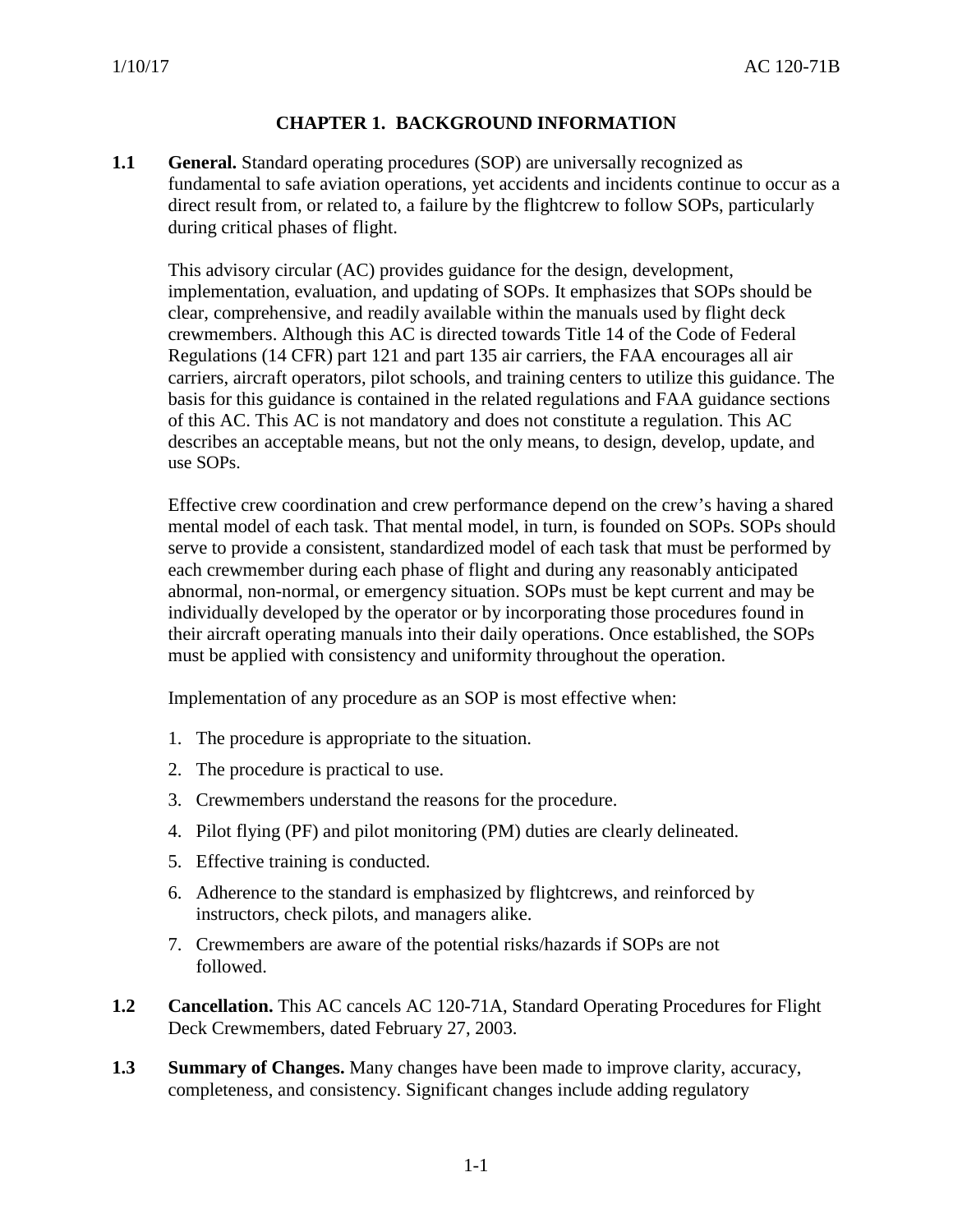requirements contained in part 121 for PM and removing many of the examples previously found in the appendices. The stabilized approach criteria has been removed from this AC and can be found in AC 91-79A, Mitigating the Risks of a Runway Overrun Upon Landing (include Chg 1).

- <span id="page-6-0"></span>**1.4 Terms and Definitions**. For the purpose of this AC, the following definitions and terms are provided:
	- 1. **Checklist.** A checklist is a tool to reduce the potential for flightcrew error in configuring the aircraft safely for various phases of flight, and for any malfunctions that may have occurred.
	- 2. **Crew Resource Management (CRM).** The effective use of all available resources to achieve safe and efficient flight, to include human resources, hardware, and information.
	- 3. **Electronic Checklist.** A checklist that is displayed to the flightcrew by means of an electronic device.
	- 4. **Flightpath.** The aircraft trajectory and energy state, in flight.
	- 5. **Flightpath Management.** Flight deck planning, execution, and assurance of the guidance and control of the flightpath.
	- 6. **High Workload Environment.** Any environment in which multiple demands on the flightcrew necessitate the prioritizing of work functions. For example, IFR operations below 10,000 feet during arrival or departure from a terminal area (including taxiing) are considered to be high workload environments.
	- 7. **Pilot Flying (PF).** The pilot who is controlling the path of the aircraft at any given time, in flight or on the ground.
	- 8. **Pilot Monitoring (PM).** The PM monitors the aircraft state and system status, calls out any perceived or potential deviations from the intended flightpath, and intervenes if necessary.
	- 9. **Procedure.** A logical progression of actions, decisions, or both in a sequence which is prescribed to achieve a specified objective.
	- 10. **Standard Operating Procedure (SOP).** Written and tested procedures that are applied uniformly and consistently within an operation and involve all aspects of flight operations, normal, abnormal, non-normal, and emergency.

# <span id="page-6-1"></span>**1.5 Related 14 CFR Sections.**

- Part 91, §§ 91.1033 and 91.1079.
- Part 121, §§ 121.133, 121.135, 121.141, 121.315, 121.401, 121.403, 121.424, 121.542, and 121.544.
- Part 125, § 125.287.
- Part 135, §§ 135.83, 135.100, 135.293, and 135.327.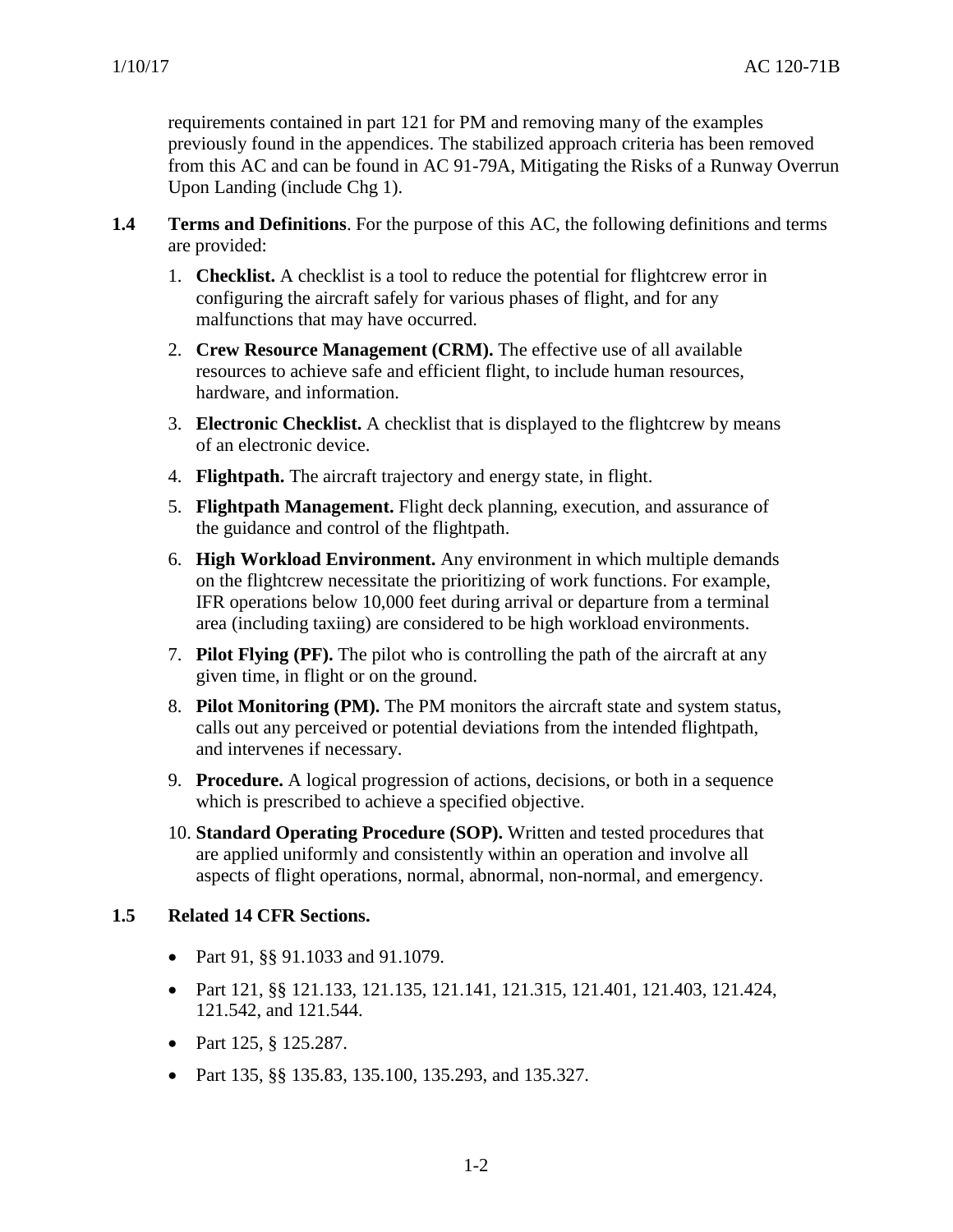<span id="page-7-0"></span>**1.6 Related Guidance and Information.** Related FAA guidance and other reading material may be found in Appendix A.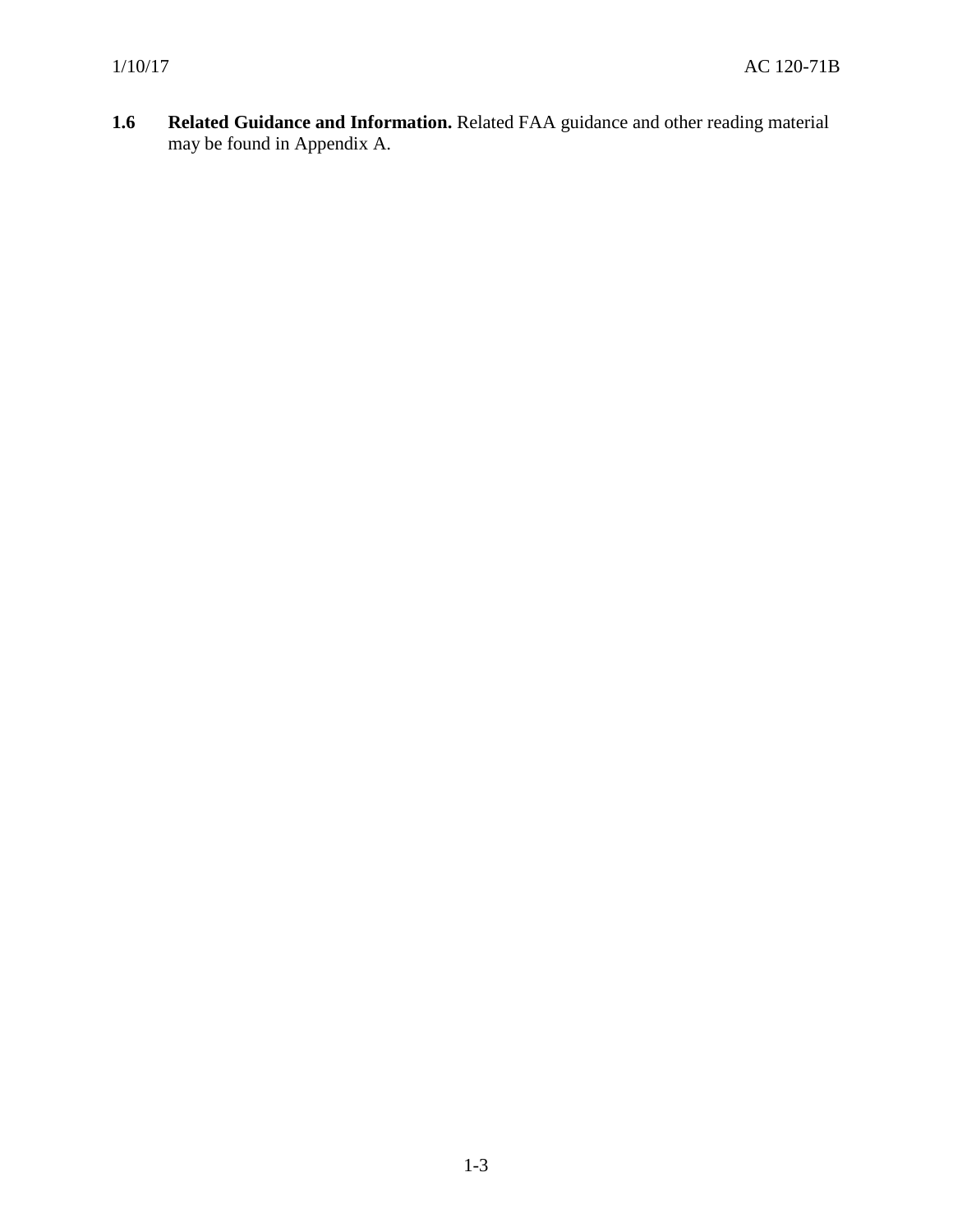# **CHAPTER 2. DETERMINING WHEN PROCEDURES NEED TO BE DESIGNED OR MODIFIED**

- <span id="page-8-0"></span>**2.1 Requirements for Procedures.** Operators are required to provide flightcrews with operating procedures per the applicable regulations as identified in the related regulations section. Although an Original Equipment Manufacturer (OEM) will typically supply its customers with suggested procedures and checklists for its equipment, operators may choose to develop, or modify, the procedures and checklists provided by the OEM. Some procedures may require a "No Technical Objection" from the OEM to modify them. Also, some procedure modifications may require acceptance or approval from an operator's principal operations inspector (POI). Operators should work with the OEM and FAA to determine if involvement in a SOP modification is necessary.
- <span id="page-8-1"></span>**2.2 Modifying OEM Procedures.** Procedures and checklists published by the OEM are designed to reflect that manufacturer's flight deck design and operating procedures. They promote optimum use of aircraft features as envisioned by the designers, but may be generic in their applicability. Potential factors which may drive changes to OEM procedures and checklists include new or modified equipment, changes to the operational environment, company mandated procedures, standardization among related fleets, observed operational problems, incidents, accidents, or airline mergers.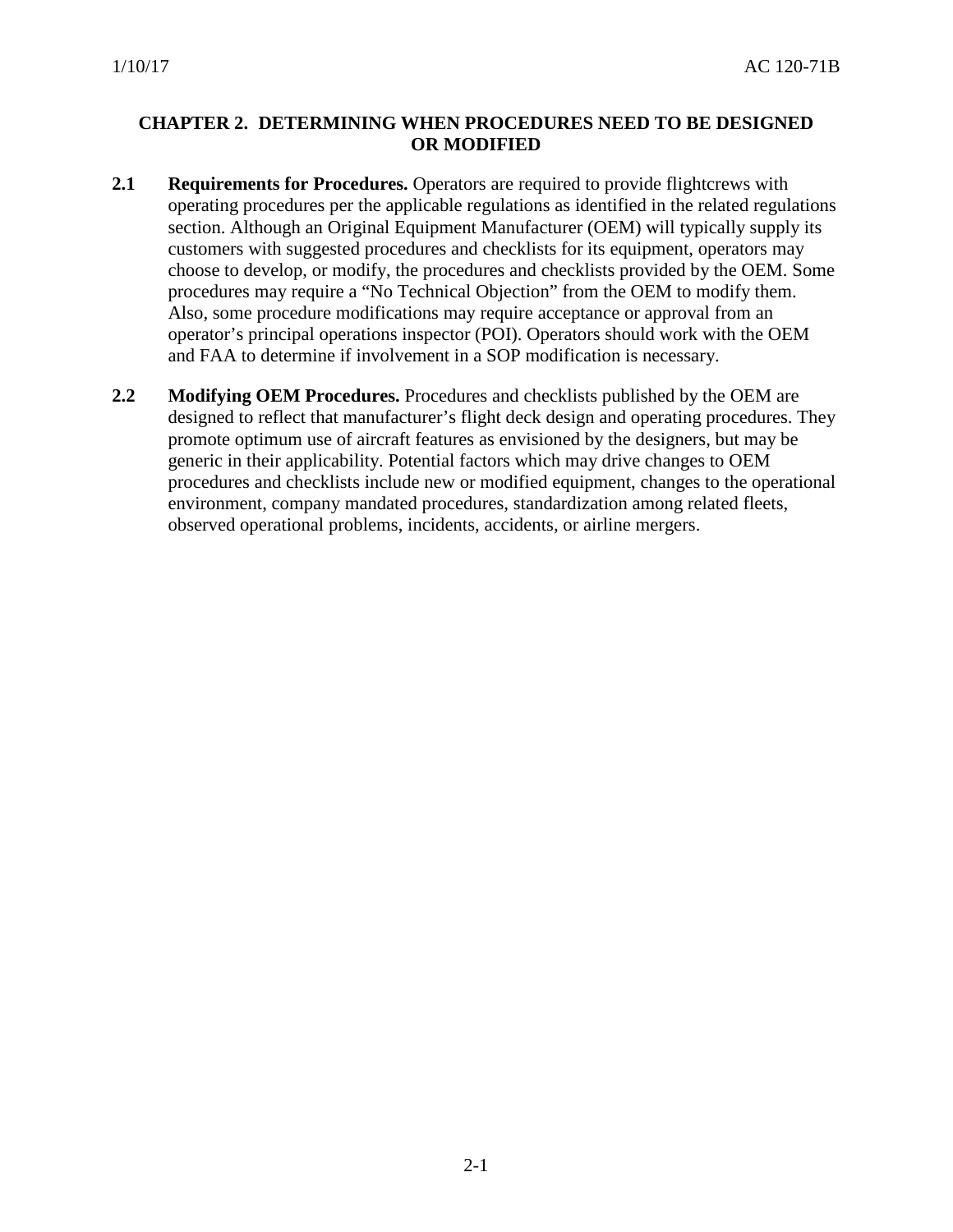# **CHAPTER 3. CREATING A PROCEDURE DEVELOPMENT PROCESS**

<span id="page-9-1"></span><span id="page-9-0"></span>**3.1 Characteristics of Good Procedures.** A well-designed procedure aids flightcrews by specifying a sequence of actions that, if followed, helps ensure that the primary task will be carried out in a manner that meets the basic guidelines of being clear, correct, reliable, and robust.

In general, as a minimum, good procedures cover the following elements:

- What the procedure is designed to accomplish.
- When and under what conditions the procedure should be executed.
- Who is responsible for executing each step in the procedure.
- How, in sufficient detail, the procedure is to be performed.
- How to confirm the procedure has been accomplished properly.
- <span id="page-9-2"></span>**3.2 Collaborating for Effective SOPs.** Collaboration can improve the effectiveness of SOPs. Partners in the collaboration could include representatives of the aircraft manufacturer, pilots having previous experience with the aircraft or with the type of operations planned by the operator, training organizations, and representatives from the FAA. Procedure developers should pay close attention to the approved Airplane Flight Manual (AFM) or Rotorcraft Flight Manual (RFM), to AFM/RFM revisions and operations bulletins issued by the manufacturer, and to the applicable FAA Flight Standardization Board (FSB) report. It is especially important for a new operator to establish a periodic review process that includes line flightcrews. Together, managers and flightcrews are able to review the effectiveness of SOPs and to reach valid conclusions for revisions. A trial period might be implemented, followed by feedback and revision, in which SOPs are improved. The review process will be meaningful and effective when managers promote prompt implementation of revisions to SOPs when necessary.
- <span id="page-9-3"></span>**3.3 Resources to Develop SOPs.** The procedure development process should start with a careful analysis of the factors driving the need to develop or modify a procedure and the implications of these factors.

Procedure developers should research all available sources of information that pertain to the process or procedure being developed or revised. This may include reviewing data from an Aviation Safety Action Program (ASAP) or a flight operations quality assurance (FOQA) program. Procedure developers should also understand the entire system of procedures and how they fit within the framework of existing policies, guidance, and the operator's overall operational philosophy. Any new process or procedure should be consistent with that framework.

Employee groups who will be affected by the procedures in question may also add value in the development process. Procedures which interface with other employee groups should be coordinated accordingly.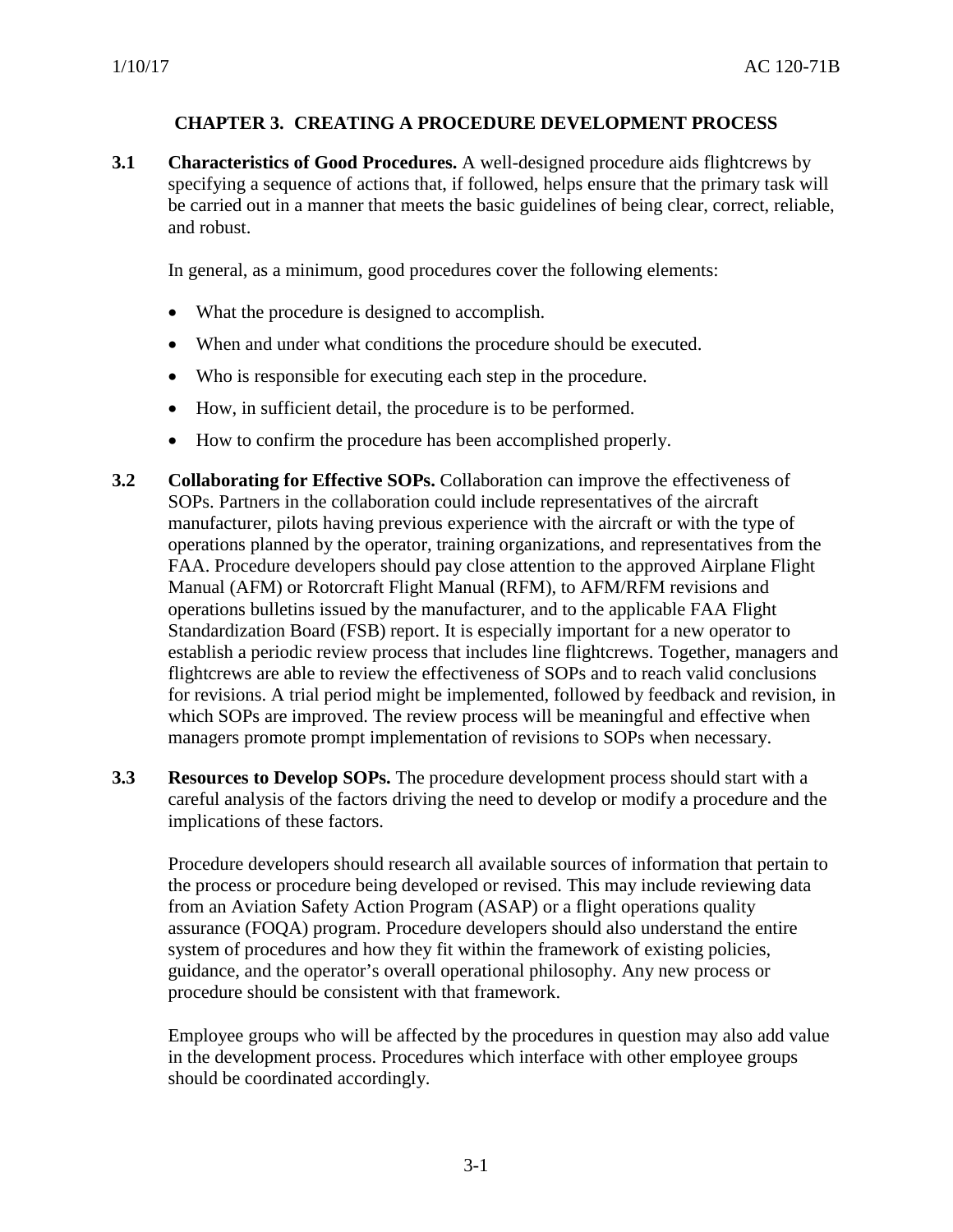# **CHAPTER 4. WRITING PROCEDURES**

- <span id="page-10-1"></span><span id="page-10-0"></span>**4.1 General Guidelines.** Procedures should be communicated and trained effectively after they are developed.
- <span id="page-10-2"></span>**4.1.1** Information to Include. Include only the information needed to validate it is the correct procedure to use and information to properly execute the procedure. While it is important to document and communicate the rationale behind the procedure design, this information should be provided in a separate training manual or other document.
- <span id="page-10-3"></span>**4.1.2** Avoid Visual Clutter. Include supplemental detail only when necessary. When the addition of supplemental information is necessary, separate the supplemental information from the presentation of the actual steps to be accomplished.
- <span id="page-10-4"></span>**4.1.3** Use Plain Language. Use simple English; the use of uncomplicated wording will increase comprehension while reducing ambiguity.
- <span id="page-10-5"></span>**4.1.4** Use Short Sentences. Break long sentences into short sentences with a simple sentence structure.
- <span id="page-10-6"></span>**4.1.5** Use Active Verbs. Sentences with active verbs (e.g., "Do X") are easier to read and less likely to be misunderstood than sentences using passive verb forms (e.g., "X should be done").
- **4.1.6** Write Steps as Imperatives. Imperative commands are direct; they tell someone what to do, and are often used when giving instructions. Avoid negatives when possible. Negative statements are difficult to read and if it is missed, the meaning of the sentence will be misunderstood. When negatives are required, clearly specify what is being negated.

#### <span id="page-10-7"></span>**4.2 Organization.**

- <span id="page-10-8"></span>**4.2.1** General Organization. Procedures should be organized as simply as possible by order of tasking. Normal procedures are typically organized in sequence by phase of flight. When applicable, abnormal, non-normal, and emergency procedures should be organized by the triggering condition (e.g., smoke in the flight deck) rather than the potentially related system (e.g., electrical system).
- <span id="page-10-9"></span>**4.2.2** Navigation and Place Keeping. Steps should follow a simple numbering system to assist pilots in maintaining their place in the procedure. Excessively detailed hierarchies should be avoided. Use headers when necessary to distinguish major sections of multifaceted procedures. Headers should provide useful cues to the purpose of the section of the procedure they address.
- <span id="page-10-10"></span>**4.2.3** Lists. One step in a procedure may require that the pilot perform several actions or check several different indications. These components should be presented on separate lines in an indented numbered or bulleted list rather than in the body of the text.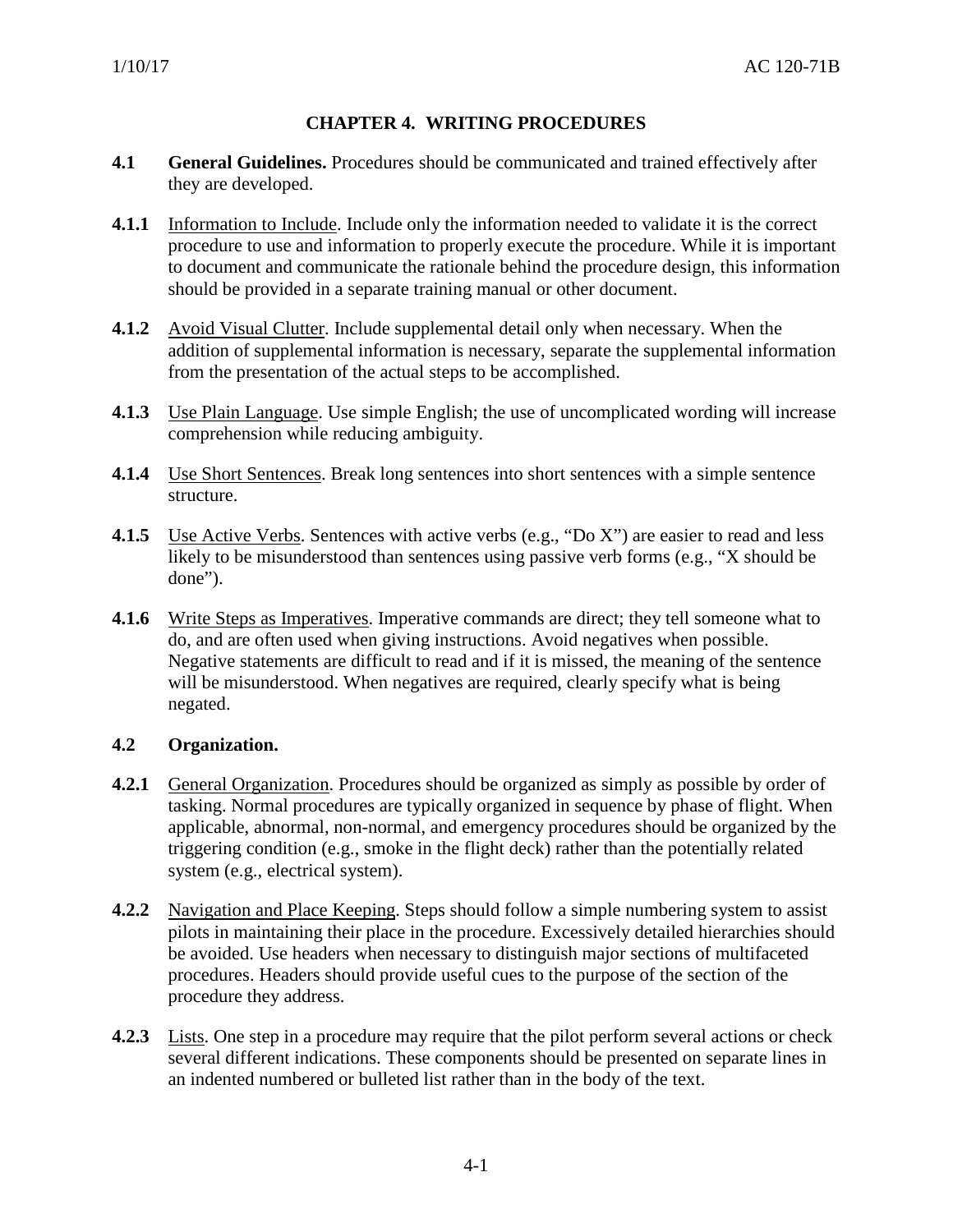- <span id="page-11-0"></span>**4.2.4** References. References to other procedures or appendices should be avoided unless necessary for completion of the procedure.
- <span id="page-11-1"></span>**4.2.5** Memory Items. Memory items should be avoided whenever possible. If the procedure must include memory items, they should be clearly identified, emphasized in training, less than three items, and should not contain conditional decision steps.
- <span id="page-11-2"></span>**4.2.6** Indices. An index should be provided for every procedure manual. In designing the index, ensure that the format accurately reflects the operator's philosophies and training. If a procedure is identified in more than one way (e.g., if there are multiple indications), include all likely parameters in the index.

# <span id="page-11-3"></span>**4.3 Vocabulary.**

- <span id="page-11-4"></span>**4.3.1** Use Words Consistently. Word use should be simple and consistent throughout the SOPs. If possible, avoid creating new terms. Use words in their common English sense unless they have a widely accepted aviation-specific meaning. Match flight deck nomenclature.
- <span id="page-11-5"></span>**4.3.2** Avoid Using Words with Multiple Common Meanings. Avoid using words with multiple meanings (e.g., use "correct" rather than "right"). Avoid using the same words as both nouns and verbs (e.g., display, position); if a word is to be used that could be a noun or a verb, choose one usage and apply it consistently (e.g., move the switch into the ON position vs. position the switch to ON).
- <span id="page-11-6"></span>**4.3.3** Use Abbreviations Carefully. Only use abbreviations that are defined and commonly used in the industry (e.g., Vertical Navigation (VNAV), reference landing speed ( $V_{REF}$ ), air traffic control (ATC)), and avoid creating new abbreviations whenever possible. Abbreviations should also only be used that are defined in the operating environment.

# <span id="page-11-7"></span>**4.4 Numbers.**

- <span id="page-11-8"></span>**4.4.1** Use Arabic Numbers. Arabic numbers (e.g., 0, 1, 2) are easier to read than numbers that are spelled out (e.g., one, two). However, use spelled-out numbers for references when two or more different values must be presented in close proximity to other numbers (e.g., use "one 10 kg weight," rather than "1 10 kg weight").
- <span id="page-11-9"></span>**4.4.2** Include Units of Measurement. Do not specify numbers in greater precision than is necessary, or than can be read from instruments.
- <span id="page-11-10"></span>**4.5 Format.** In determining how to format procedures, the purpose, mode, and conditions under which the displayed procedures will be used must be considered. The presentation of procedures that are meant to be used on the ground at leisure in printed form may use a different format from procedures that will be read from a tablet computer in flight during turbulence or at night under time pressure. The presentation should be evaluated under conditions approximating those under which the procedure display might be needed.
- <span id="page-11-11"></span>**4.5.1** Type Size. Use a type size that is large enough to be readable under all conditions likely to be encountered. In general, a 14- to 20-point laser printed sans serif font is adequate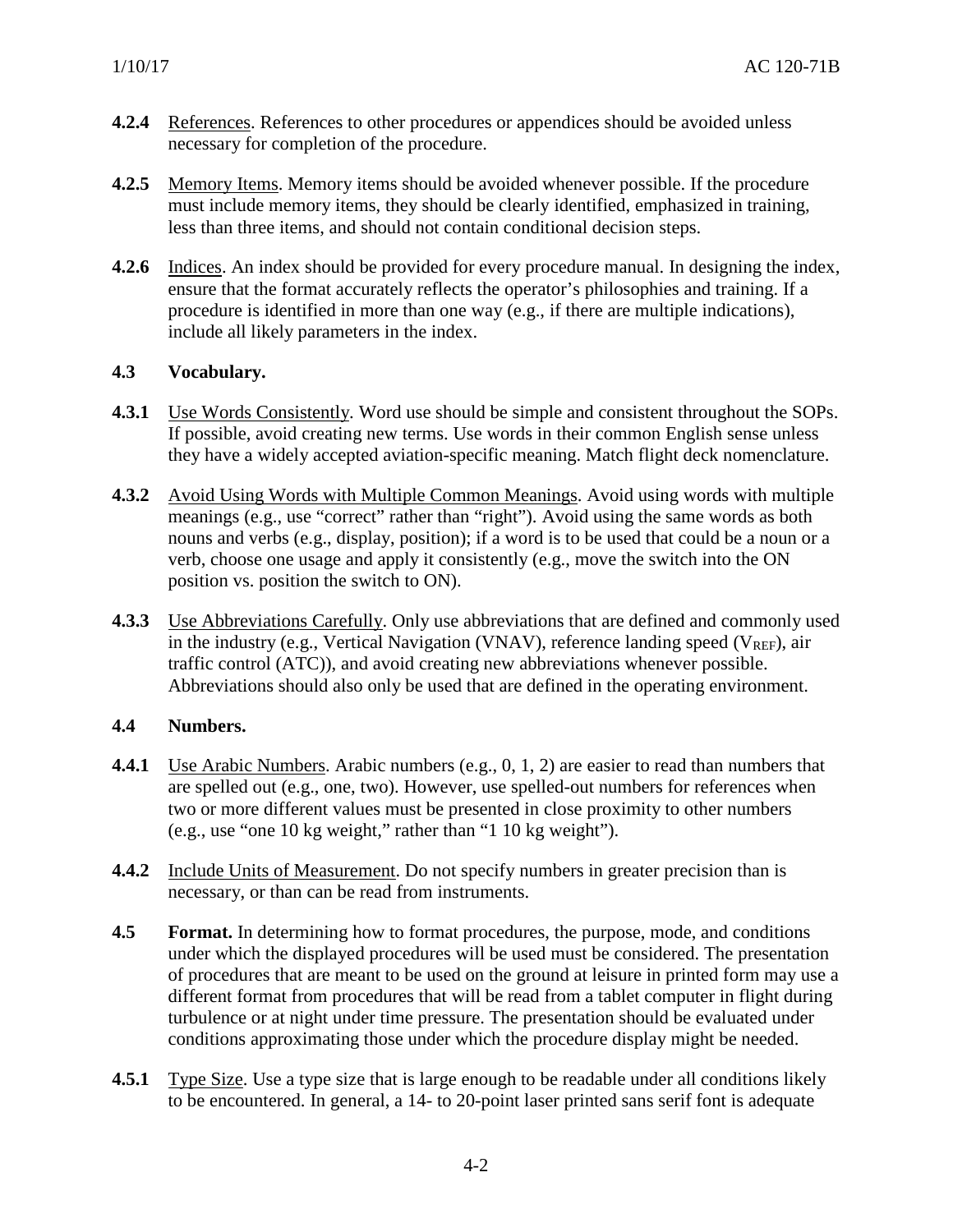for flight deck conditions. However, this should be tested under all potential operational conditions.

- <span id="page-12-0"></span>**4.5.2** Line Spacing. Place sufficient space between lines of text. Using 25 to 33 percent of the font size between lines (e.g., 3 to 5 points space between lines using 14 point font) will make the text easier to read than if there was less space between the lines.
- <span id="page-12-1"></span>**4.5.3** Font. Unusual or ornate fonts should be avoided.
- <span id="page-12-2"></span>**4.5.4** Case. Use standard capitalization rules. Text in all capital letters is harder to read than text in lowercase. Use all capitals very sparingly and only for meaningful emphasis, or to represent labels that are commonly encountered in capitals (e.g., VNAV).
- <span id="page-12-3"></span>**4.5.5** Grouping. Use visual techniques (e.g., white space created by extra lines, indentation) to delineate grouping of steps, lists, and the components of logic statements.
- <span id="page-12-4"></span>**4.5.6** Justification. Paragraphs of text should be left aligned. Do not use right and left justified to produce aligned right and left edges, because it adds spaces between letters and/or words that make the paragraph harder to read.
- <span id="page-12-5"></span>**4.5.7** Line Length. Traditionally, checklists have been formatted to resemble an index or table of contents with corresponding components (e.g., Challenge…Response) left and right justified and joined with dots or lines. This format is acceptable; however, excessively large gaps between the components should be avoided. The wider the gap, the greater the chance the pilot will inadvertently skip to the next line due to perceptual misalignment.

#### <span id="page-12-6"></span>**4.6 Place Keeping.**

- <span id="page-12-7"></span>**4.6.1** Title. Clearly identify the procedure by title (e.g., "Before Start") and the objective of the procedure when it is not obvious from the title.
- <span id="page-12-8"></span>**4.6.2** New Lines. Begin each step in a procedure, each element in a logic statement, and each item in a multiple item list on a separate line.
- <span id="page-12-9"></span>**4.6.3** Bullets and Numbering. Use numbers, bullets, and lines, as appropriate, to indicate the beginning of each step. Using numbered lines can reduce navigation and place-keeping errors in the event that an interruption occurs. Numbered steps also facilitate navigation between procedures when it is necessary to "GO TO" a step within a procedure.
- <span id="page-12-10"></span>**4.6.4** Continuation. Clearly specify if a procedure continues onto another page (e.g., "Continues on Next Page").
- <span id="page-12-11"></span>**4.6.5** End. Clearly mark the end of a procedure with a standard symbol or wording (e.g., "Checklist Complete").
- <span id="page-12-12"></span>**4.7 Emphasis.** Emphasize cautions and warnings (e.g., CAUTION, WARNING), conditional words (e.g., IF, THEN), and important notes (e.g., NOTE). Timed events or steps that must be monitored for a period of time should be emphasized. Irreversible items should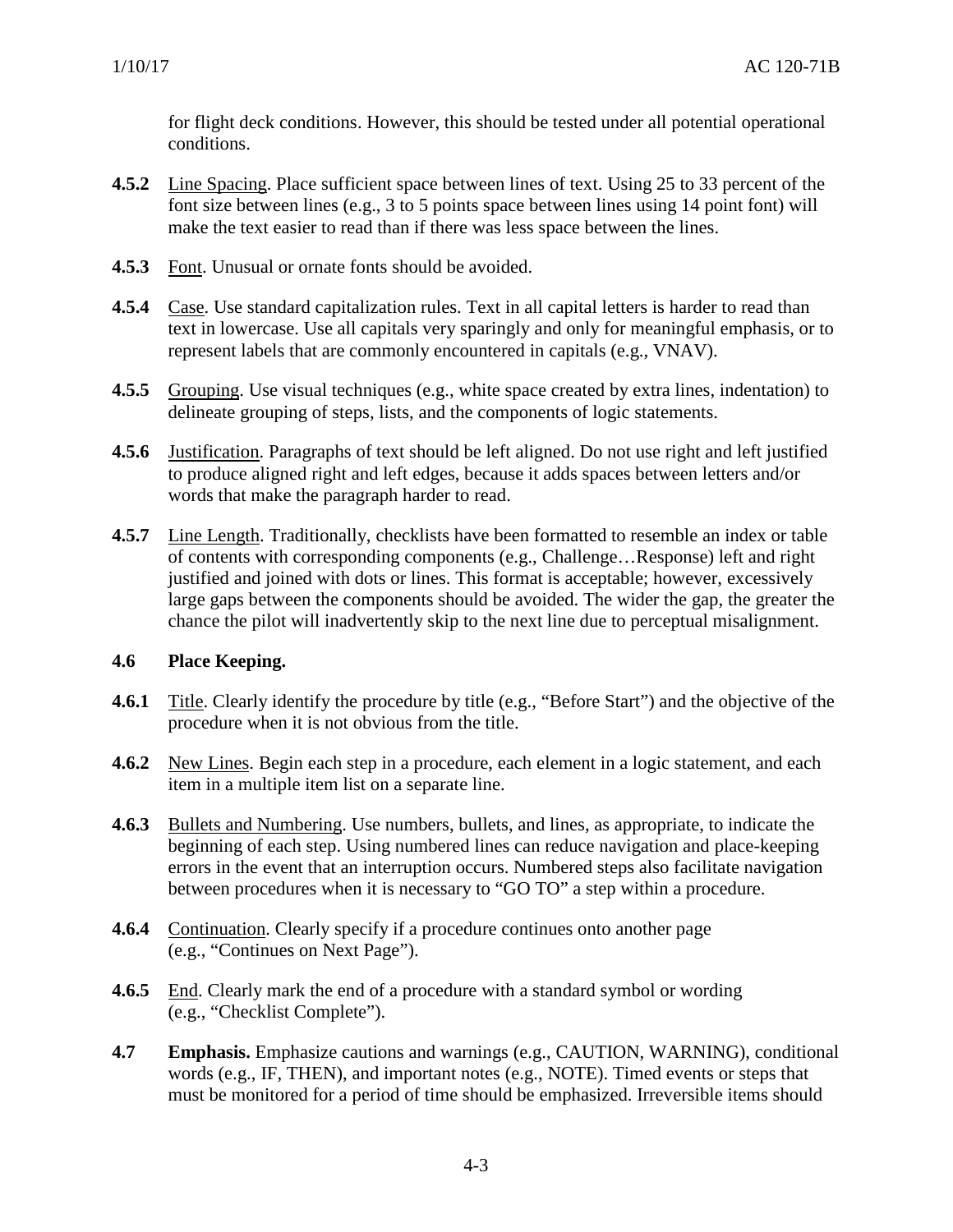be emphasized before the action is specified or taken. Techniques for calling attention to certain words or phrases should be used sparingly but consistently. Overuse of emphasis reduces its effectiveness and makes the procedure hard to read. Techniques for emphasis include:

- <span id="page-13-0"></span>**4.7.1** Typographical. Typographical emphasis techniques include bolding, italicizing, underlining, and capitalization.
- <span id="page-13-1"></span>**4.7.2** Graphical. Graphical emphasis techniques include framing, shading, coloring, and the use of standard symbols.
- <span id="page-13-2"></span>**4.7.3** Spatial. Spatial techniques for conveying emphasis include using white space to group text and reserving places on the page or screen for selected types of messages.
- <span id="page-13-3"></span>**4.7.4** Verbal. Verbal emphasis may be conveyed by using reserved words (e.g., Important, Note, Caution, and Warning).
- <span id="page-13-4"></span>**4.8 Conditional Steps.** In many procedures, some steps should be executed only when specified conditions occur. These conditional statements are a frequent source of confusion, particularly for novices, or with rarely used procedures. This problem can be alleviated by keeping the statements well structured, clearly phrased, and as short as possible.

Conditional statements should present all of the conditions clearly so that the correct choice is easy to identify. The steps that are associated with each condition should be grouped clearly. The end of this block of steps should be clearly identified and the action or procedure to be performed after completion of the block should be clearly specified. If there are embedded choices, then these subsidiary conditions also should be clearly delineated and the associated steps grouped in an unambiguous fashion.

Conditions should always precede actions. Actions that are irreversible should be identified in the condition preceding the action. Conditional statements may begin with one of the following words:

- 1. IF use to indicate a condition that may or may not happen.
- 2. WHEN use to indicate a condition that must be met before an action is taken and that condition is very likely to occur (e.g., "WHEN pressure reaches 120 psi THEN put gear down.").
- 3. THEN use to identify actions that should be taken when the specified condition occurs.
- 4. AND use to combine two conditions that *must* be met before the action is taken.
- 5. OR use to indicate that one or more of several conditions must be met before the action is taken.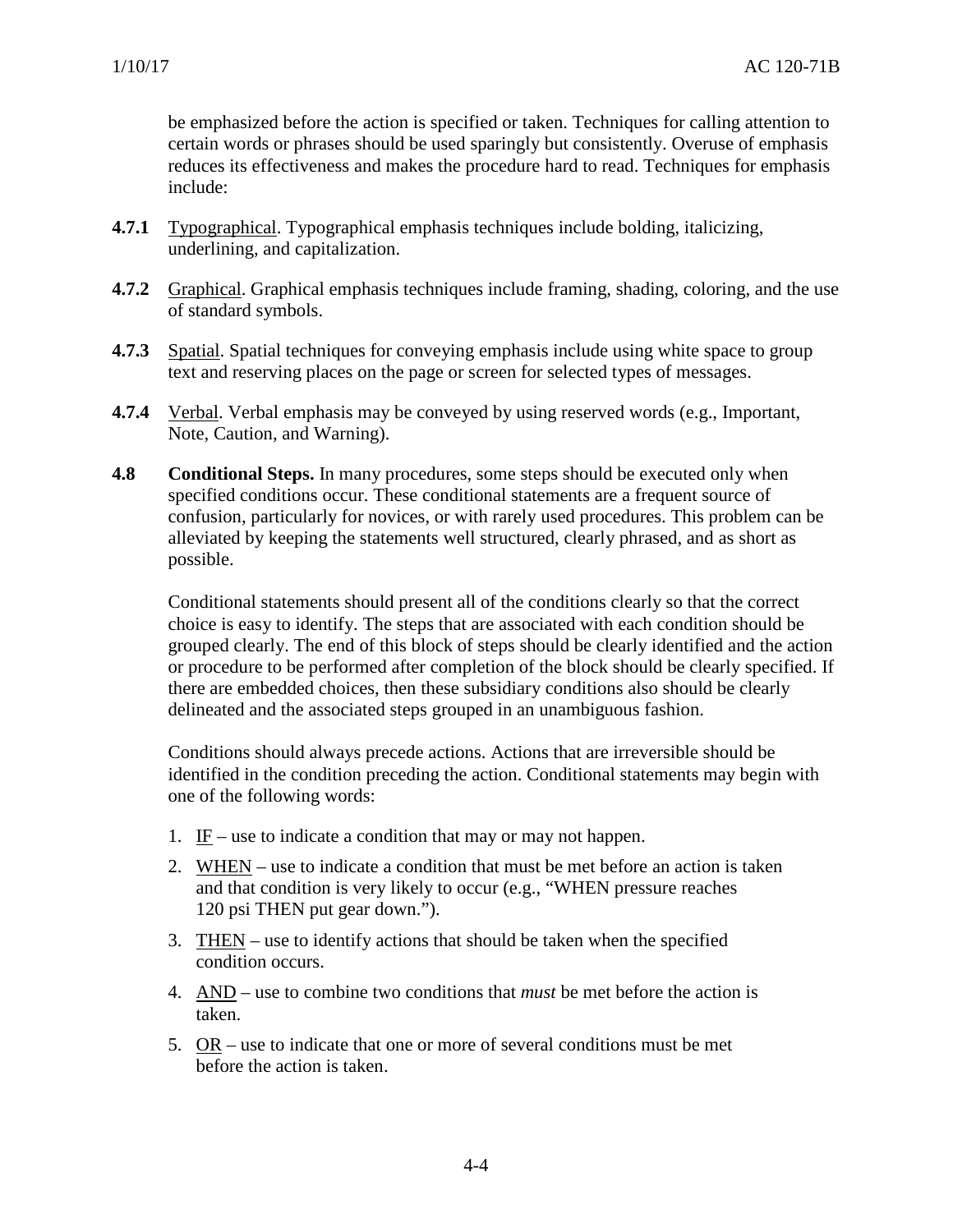If alternative formats are used, ensure they are used consistently and the intention is clear. For example:

> IF light x is lit THEN open valve y IF light x is NOT lit THEN open valve z

Which also may be expressed as:

CHOOSE one:

Light x is illuminated • Open valve y Light x is extinguished ● Open valve z

- <span id="page-14-0"></span>**4.8.1** Complex Conditional Statements. Avoid using combinations of AND and OR whenever possible. In general, use separate steps instead.
- <span id="page-14-1"></span>**4.8.2** Waiting, Continuous Actions, Repeated Actions. In some cases, an action must be continued or repeated until some condition occurs. In these cases, specify (1) what actions are to be repeated, (2) the conditions under which those actions should be stopped, and (3) whether the remaining steps in the procedure can be continued in the meantime. For example: "Hold button depressed UNTIL pressure reaches 120 psi, THEN GO TO step 5 in this procedure."
- <span id="page-14-2"></span>**4.9 Cross-References.** Cross-references to other procedures should be avoided whenever possible. In most cases, a "Go-in, Stay-in" strategy should be used whereby all necessary steps for completing a procedure are included in that procedure. In some cases, this may prove impractical.
- **4.9.1** Explicit Reference. When used, cross-references should be explicit and use consistent wording.
- <span id="page-14-3"></span>**4.9.2** Version Control. When references to other procedures are required, a system should be in place to monitor version control. Changes made to either the referring or referred procedures could affect the execution of the included steps.
- <span id="page-14-4"></span>**4.10 Warnings and Cautions.** Warnings and cautions in procedures should be used sparingly. Overuse of warnings will decrease their effectiveness. Often "warning" is used to convey a more urgent or critical matter than "caution." AC 25.1322-1, Flightcrew Alerting, contains definitions for these terms.
- <span id="page-14-5"></span>**4.10.1** Components of Warnings and Cautions. Each warning or caution should identify a single hazard, the consequences of the hazard, and any critical time constraints. Actions should not appear in warnings or cautions.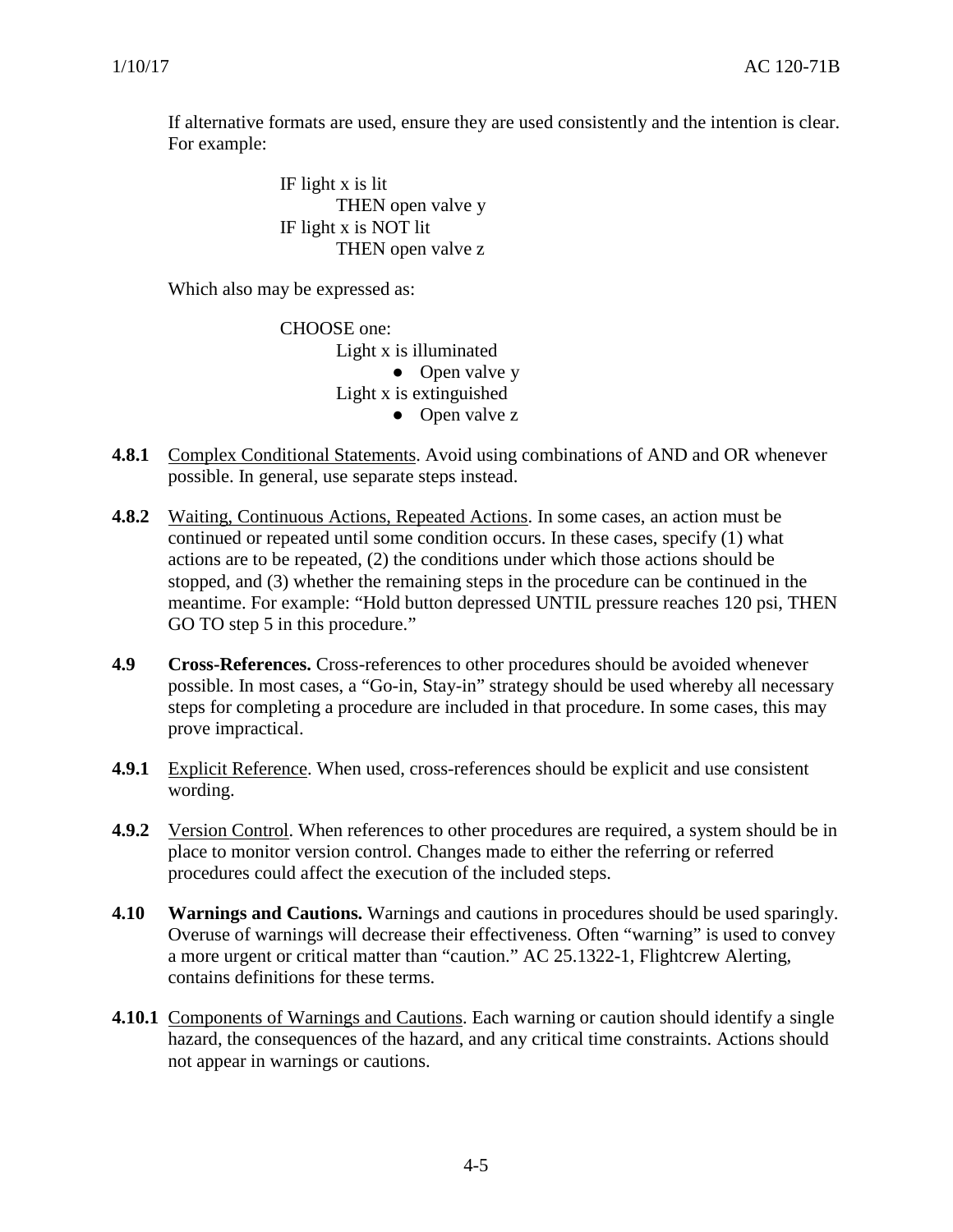<span id="page-15-0"></span>**4.10.2** Placement. Warnings and cautions should be placed on the same page, and prior to, the steps to which they apply. Procedural steps should be graphically separated from warnings and cautions.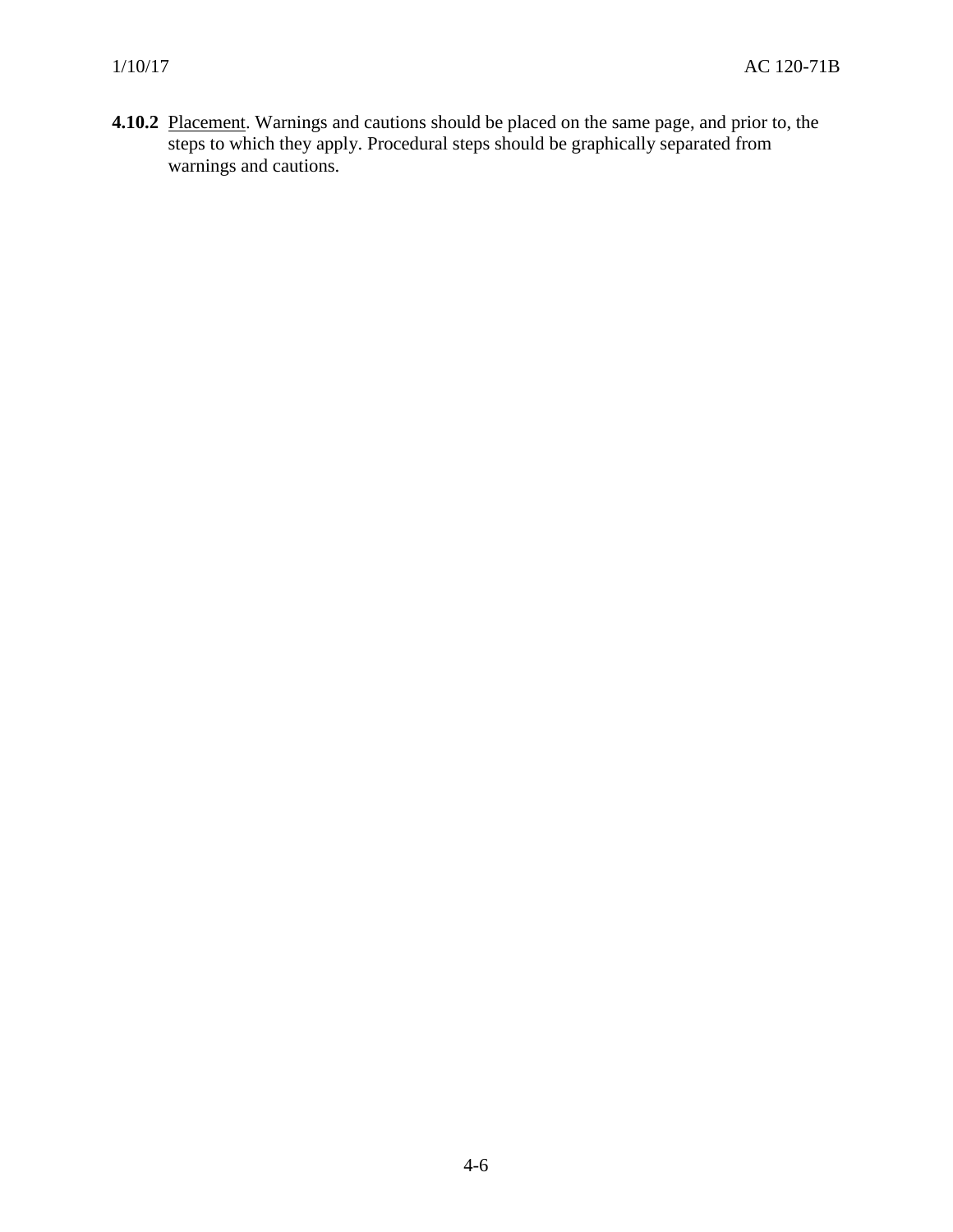# **CHAPTER 5. DEVELOPING CHECKLISTS**

<span id="page-16-0"></span>**5.1 General.** Checklists are a special type of procedure. They are often the form into which extended procedures are distilled, and often the most common and most frequent form through which people interact with formal procedures. On the flight deck, checklists are an important tool in making sure that operational tasks are performed in a standardized fashion.

Checklists are of no value if the flightcrew is not committed to their use. Without discipline and dedication to using the checklist at the appropriate times, errors will inevitably occur.

Although it may be published in a manual, a checklist is designed for independent use so that the user will seldom need to reference that manual, especially after having been previously trained on the content therein. Checklists are used to ensure that a particular series of specified actions are accomplished in the correct sequence and to verify that the correct aircraft configuration has been established in specified phases of flight.

Checklists have been a significant part of the foundation of pilot standardization and flight deck safety for years. Such procedures, when applied in a disciplined and standardized fashion, are intended to support human performance regardless of circumstance. The checklist is an aid to the memory and helps to ensure that critical items necessary for the safe operation of aircraft are not overlooked or forgotten.

Checklists must be easy to access, easy to read, and easy to use. Checklists should provide enough information to enable the flightcrew to verify it is the correct checklist before they begin using it. Instructions should be concise, but sufficient information must be provided so that actions are performed correctly and essential issues are considered. The checklist must accommodate the demands of high-workload phases of flight and the performance limitations experienced by humans when under stress. It should respond to the specifics of the situation but also assist crews in their management of the overall task.

- <span id="page-16-1"></span>**5.1.1** Consistency. Operators should standardize checklist items and the sequence of those items to the maximum extent practicable, given possible make, model, and series (M/M/S) and variant differences across the fleet.
- <span id="page-16-2"></span>**5.1.2** Type of List and Manner of Execution. For most normal procedures on the flight deck, a "flow" is conducted as a sequence of actions done from memory to configure the aircraft and its systems. The flow is followed by a checklist containing a subset of items from the flow that may be the most critical items within that flow and items that confirm the flow was done correctly.
- <span id="page-16-3"></span>**5.1.3** Timing. Given the criticality of the checklist procedure, the crew's ability to pay full attention to its execution is crucial. The timing of the checklist must be such that it would minimize the distractions and concurrent tasks. Timing of checklists should be designed not to interfere with other tasks and be resistant to interruption. For example, a "Taxi Checklist" that is to be accomplished during taxi might appear as an efficient use of crew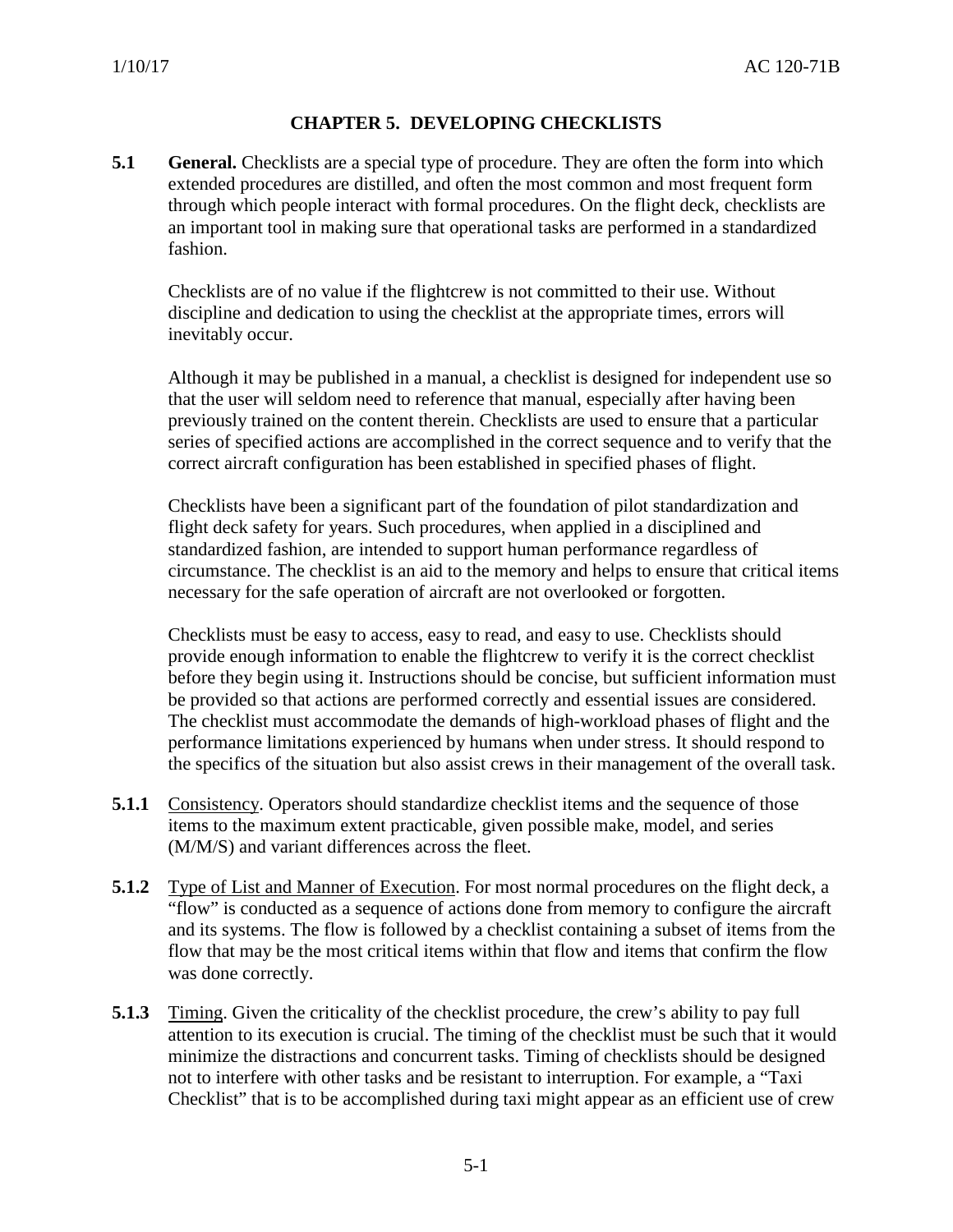time, but it creates a high-risk situation because the crew cannot pay full attention to both the taxi and the checklist.

- <span id="page-17-0"></span>**5.1.4** Roles. The role of providing the right cue at the right time for initiating the checklist is always assigned to one of the two pilots; usually, the pilot in command (PIC) on the ground and the PF in the air. Typically, the cue comes in the form of a verbal call (e.g., "before start checklist"), and serves to prompt the other pilot to retrieve the checklist. Assuming a checklist for normal operation involves both crewmembers in a challenge-response method, both pilots would then be expected to direct their attention to the checklist task. The pilot responsible for leading the checklist begins by calling out (or "challenging") the first item on the list. The other pilot verifies that the item has been done correctly and provides the relevant response. There are several variations on the theme of the challenge-response method: Following the response of the responding pilot, the challenging pilot may go on to challenge the next item, may also verify the state of the item, and may or may not provide a verbal response. The verification may or may not involve specific gestures such as pointing to the relevant switch, lever, or indication.
- <span id="page-17-1"></span>**5.1.5** Initiation Anchor. The initiation of a checklist is best anchored in a clear cue that cannot be easily removed, obstructed, or forgotten, such as the occurrence of a particular event (e.g., arrival at a point 2,000 feet prior to the hold-short line cues the initiation of the Before Takeoff checklist). Often, initiation of a checklist is left open, only constrained by a time window (e.g., Taxi checklist to be completed anytime during taxi) and acceptable circumstances (e.g., when both pilots are free of other duties). Cues for initiating checklists in these situations are often more of a personal technique among pilots, who use internal as well as external flight deck cues to aid them in remembering to initiate the checklist at the correct time. However, such "floating" checklist initiations create a high risk of failing to initiate the checklist on time and thus having to rush through it, or failing to initiate the checklist altogether. The importance of having clear and reliable external cues to trigger the initiation of the checklist procedure at the right pause point cannot be overemphasized.
- <span id="page-17-2"></span>**5.1.6** Completion Signal. The checklist completion signal indicates that the checklist has indeed been performed in its entirety and leads into the next segment of activities. The most common completion cue is a verbal annunciation such as the "Before Taxi checklist complete" by the pilot who has been responsible for leading the respective checklist. The completion call should be written out as the last line item, or centered under each checklist. When the completion call is not explicitly listed on the checklist, a layer of redundancy is removed and the risk of omissions increases.
- <span id="page-17-3"></span>**5.1.7** Checklist Verification. During the design of the checklist it is important to keep in mind that all checklist designs are subject to human error. Crewmembers may omit and skip checklist items or erroneously respond to a checklist at times believing that an item or a task was accomplished when it was not. At other times, crewmembers may see what they expect to see rather than what is actually accomplished or indicated.

One strategy that helps to overcome human error is to develop policies for using checklists which require stringent cross-checking and verification and reinforce those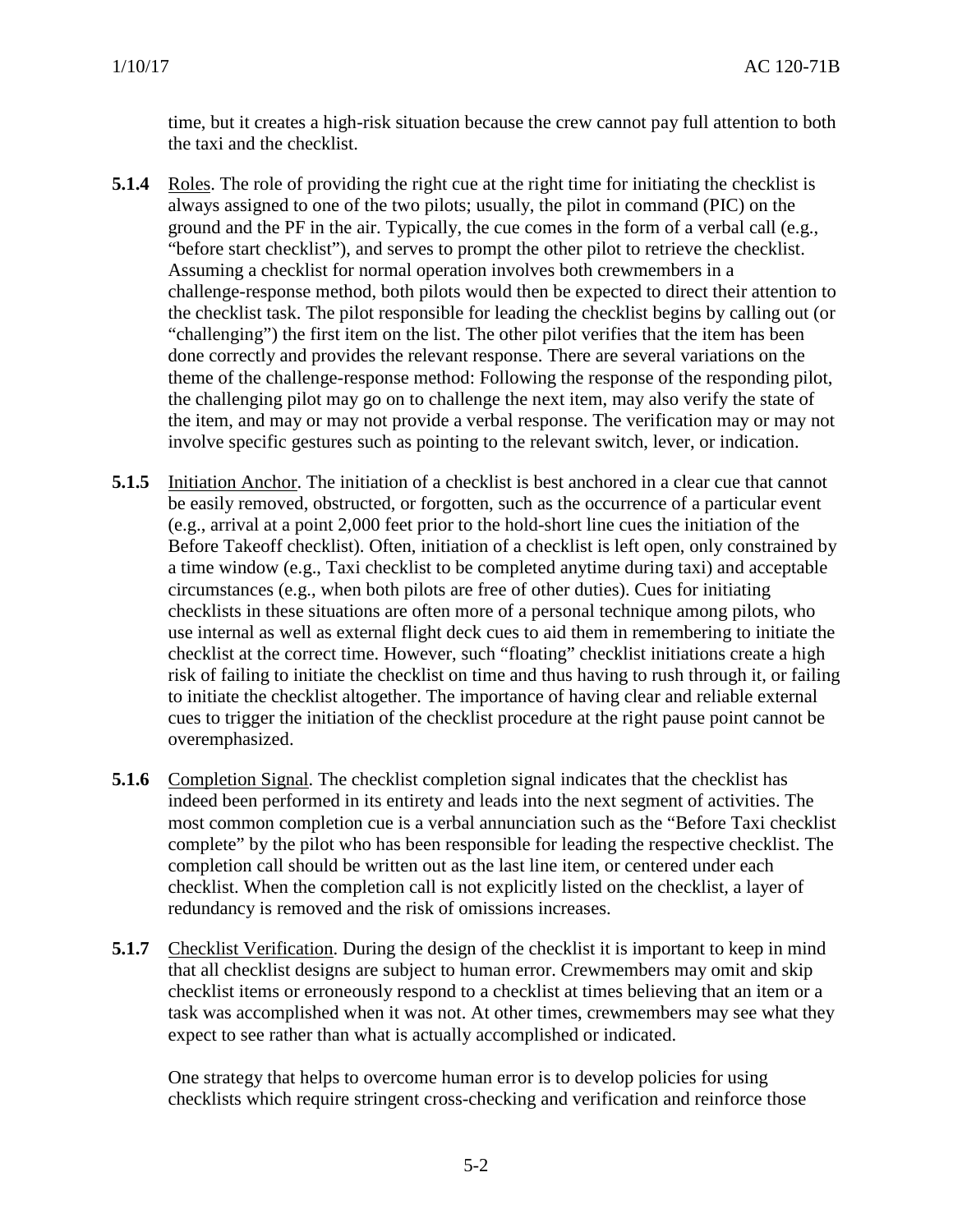policies through crew training programs. The procedures intended for checklist use should be clearly written in the operator's operating manual and must be compatible with the operator's CRM philosophy.

The policy should include, but not be limited to, the following items:

- 1. Flightcrew responsibilities for maintaining aircraft control, analyzing situations, and requesting the appropriate checklist in normal, abnormal, non-normal, and emergency situations.
- 2. The specified crewmember responsible for initiating each checklist.
- 3. The specified time when each checklist is to be initiated.
- 4. The specified crewmember responsible for accomplishing each item on the checklist.
- 5. The specified crewmember responsible for ensuring that each checklist is completed and reporting that completion to the crew.
- <span id="page-18-1"></span>6. Crewmember responsibilities for bringing to the attention of the PIC and the rest of the crew any observed deviation from prescribed procedures.

#### <span id="page-18-0"></span>**5.2 Methods for Managing Checklist Accomplishment.**

**5.2.1** Single-Pilot Aircraft. For single-pilot aircraft, operators should mount the Before-Takeoff and the Before-Landing checklists on the instrument panel. When aircraft characteristics allow, the operator should develop touch-verification procedures which include a requirement that the pilot touch each control to verify it is in the correct position.

# **5.2.2** Multi-Pilot Aircraft.

- <span id="page-18-2"></span>**5.2.2.1 Flight-Related Checklists.** Flight-related checklists should be accomplished by one crewmember reading the checklist and the second crewmember confirming and responding to each item, as appropriate. Exceptions to this may be the After-Takeoff and After-Landing checklists. While airborne the PF should not be distracted from controlling the aircraft flightpath to perform a checklist item that another crewmember can accomplish. Only one pilot should be in a head-down posture at any time the aircraft is in motion.
- **5.2.2.2 Verification.** Crewmembers should be directed that when they observe that another crewmember is not taking or has not taken a required action, they are required to inform the crewmember.
- **5.2.2.3 Checklist Completion Tracking.** The crewmember responsible for initiating the checklist should be responsible for ensuring that the checklist is completed systematically and expeditiously. This crewmember should be responsible for managing interruptions, cross-checking controls and indicators to ensure that the required actions have been accomplished, and reporting that the checklist has been completed.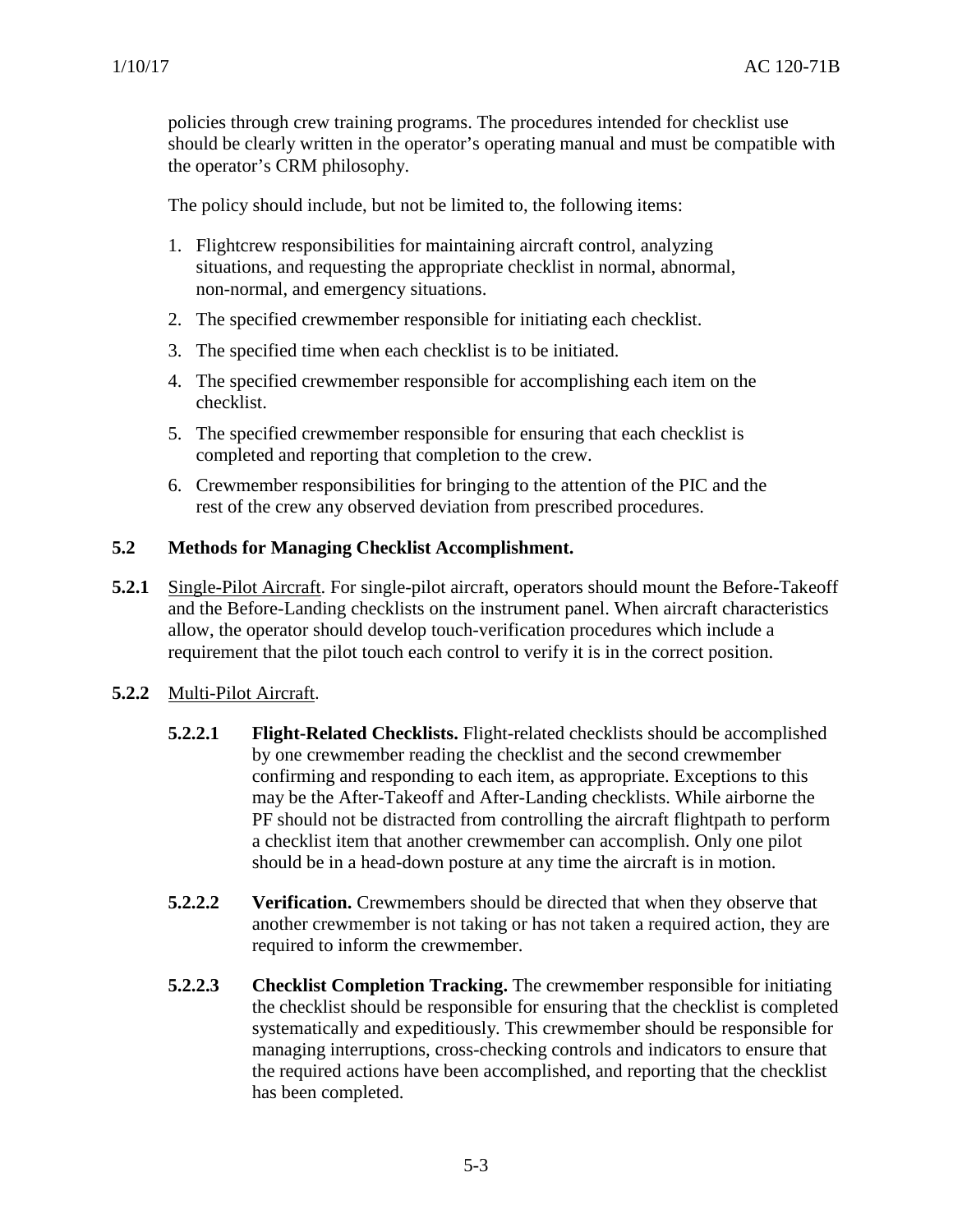- **5.2.2.4 Callouts.** A callout should be made by the pilot if he or she is accomplishing a task that requires him or her to be "heads down." This helps ensure the other pilot is not heads down at the same time.
- **5.2.2.5 Critical Items.** Critical items should be verified by both the PF and PM.
- 1. In the before-start phase, flight guidance and navigation items are considered critical items. Concurrence should be required from both pilots when the same setting is required for more than one device (such as computers, flight instruments, and altimeters). Inertial platform alignment and computer programming should be accomplished by one crewmember and independently confirmed by another. As many of these checklist items as possible should be accomplished and verified before the aircraft is moved.
- 2. In the taxi and pre-takeoff phases, aircraft configuration (such as flaps, trim, and speed brakes) and flight guidance items (such as heading, flight-director, altitude select panel settings, and airspeed cues) are also critical items. Consideration must be given to non-standard operations such as deicing which may result in configuration changes from what was previously set.
- 3. On approach, flight guidance checklist items are critical. The PF and PM should be required to confirm and respond to these items when incorporated in a checklist. Concurrence should be required when the same setting is required on two separate devices (such as computers, flight instruments, or altimeters).
- 4. Checklist items that are critical in the before-landing phase vary with the type aircraft involved. The landing gear and flaps are critical items and should require a confirmation and response by both pilots when incorporated in a checklist.
- 5. A checklist should not be depended upon to initiate a change in aircraft configuration. Operators should key aircraft configuration changes to specific operational events (e.g., direct the landing gear to be extended at glide slope intercept). For any change in configuration, a command from the PF and an acknowledgment from the crewmember taking the action should be required.
- **5.2.3** Interruptions. Crewmembers frequently cannot complete a checklist because of interruption or an item on the checklist has not yet been accomplished. Operating procedures must be established to ensure that the correct checklist sequence is completed after an interruption. If the sequence cannot be re-established or the crew is unclear on where to resume the checklist, the appropriate section of the checklist should be reaccomplished from the beginning.
- <span id="page-19-0"></span>**5.2.4** Representative Items. Representative items are selected items that represent a whole subset of flow actions such that if the selected item was performed, the whole subset must have also been performed. For instance, if all engine indications are in the green, the whole engine start sequence must have been done correctly; therefore, checking the engine indications can serve as a representative item for the engine start sequence.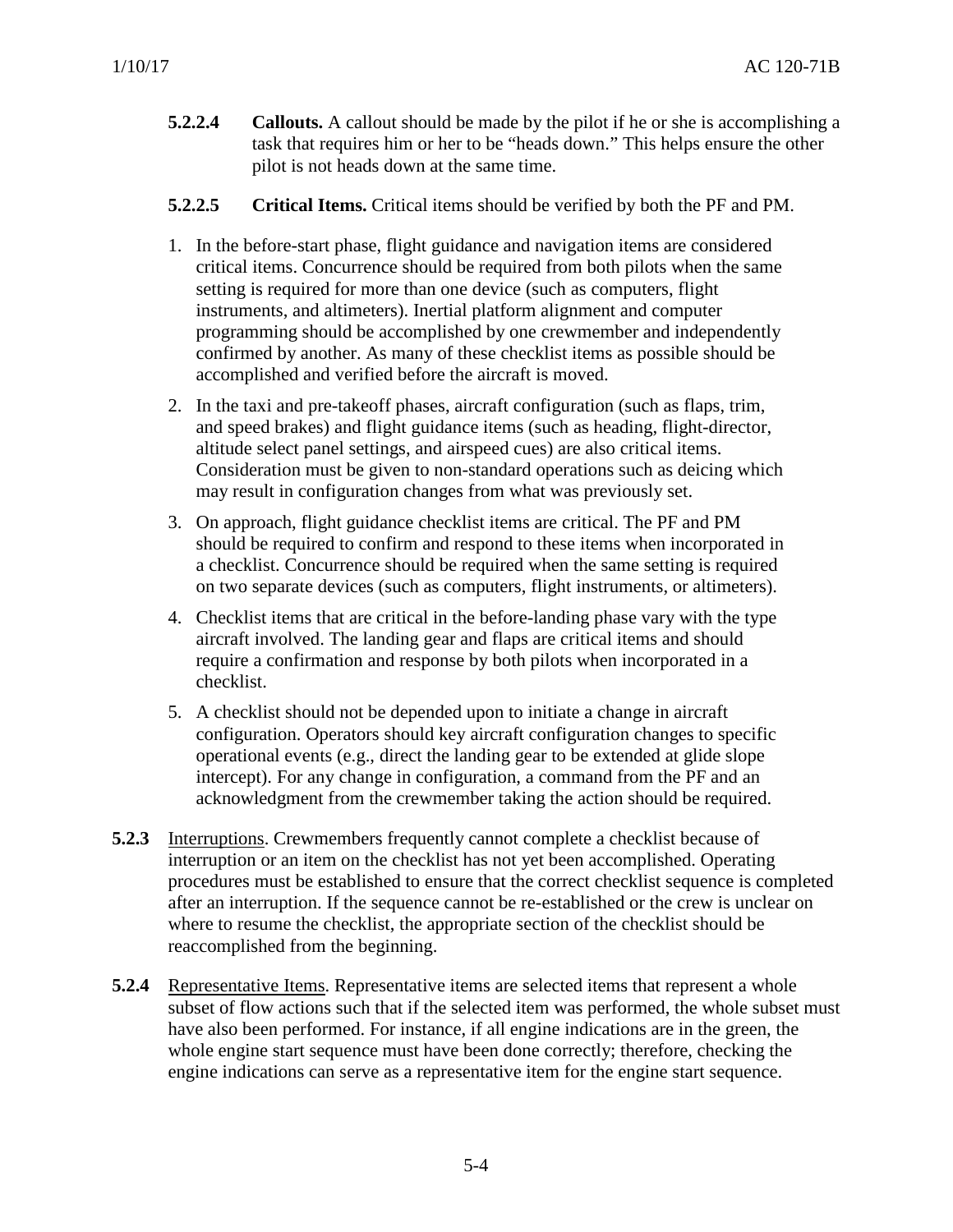- <span id="page-20-0"></span>**5.3 Item Order.** The order of the items on the checklist can mirror the sequence of the flow or of the operation if the flow preceding the checklist is carefully designed to:
	- Take advantage of the physical layout and location of switches, displays, and indicators in the flight deck (e.g., going from left to right, or from top to bottom);
	- Account for the inherent dependencies between the systems involved;
	- Support human memory; and
	- Be short.

Such order aids in learning and increases ease of use. Another possible ordering consideration is item priority. The probability of interruptions and distractions increases with checklist length and the time it takes to execute it. Thus, even though checklists mainly contain critical items, these could be prioritized, and those with higher importance could be placed first on the checklist.

<span id="page-20-1"></span>**5.4 Phraseology.** The challenge portion of a checklist item is best phrased to mirror the label used in the flight deck for the corresponding switch, lever, indicator, or system. The response portion is best phrased in terms of the actual system status, switch or lever position, or the specific parameter value. For example, the autobrake system may be set to RTO, OFF, ARM, DISARM, 1, 2, 3, etc. The challenge for this system may be "Autobrake," and the response may be "RTO". The PF and PM should only use the phrases listed in the SOP or checklist to help reduce any ambiguity or confusion.

The generic responses of "set" or "checked" may not be very informative and does not provide as good of an opportunity to confirm correct action as the actual indication.

#### <span id="page-20-2"></span>**5.5 Common Errors That Occur When Using Checklists.** Checklist errors can occur in the following areas:

- Crew overlooked item(s) on the checklist.
- Crew failed to verify settings visually.
- Operator or aircraft manufacturer checklist contained error(s) or was incomplete.
- Failing to complete a step after an interruption.
- Failing to complete a checklist.
- Completing the wrong checklist
- Difficulty in finding a checklist.
- Becoming disoriented within the checklist.
- Difficulty in confirming that the checklist action was carried out correctly.
- Problems in understanding and interpreting the checklist.
- Difficulty in determining who should be carrying out the checklist actions (PF vs. PM).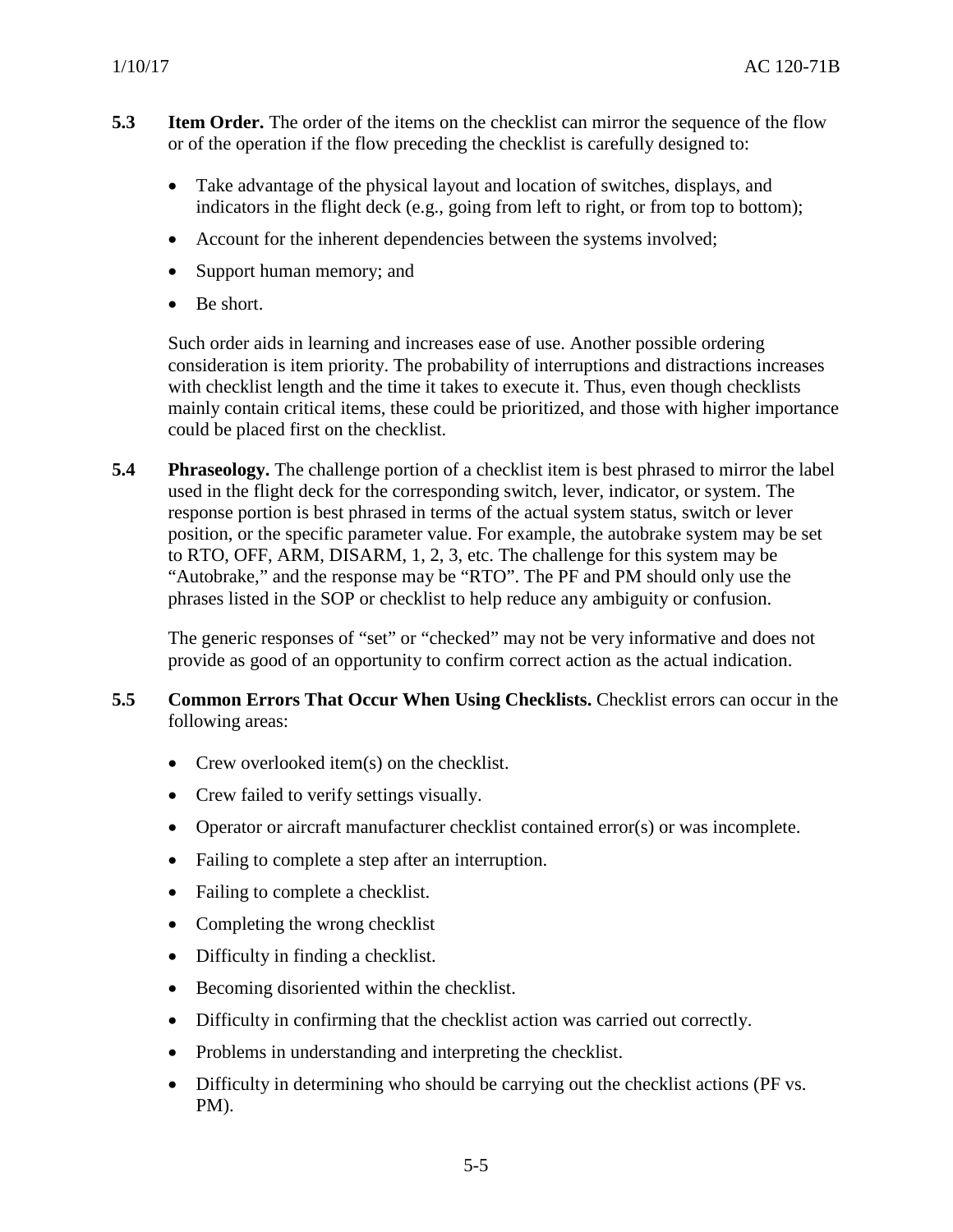- <span id="page-21-0"></span>**5.6 Preventing Checklist Errors.** All checklists are subject to interruption at any point in the flight by ATC or for other operational reasons. However, operational data indicates that flightcrews are most susceptible to interruption and distraction during the ground phases before flight (i.e., "BEFORE START," "PUSHBACK," "START," "TAXI," and "BEFORE TAKEOFF") due to time pressure and interruptions from support personnel (e.g., ramp crew, deice crew).
- <span id="page-21-1"></span>**5.6.1** Training Support Personnel. Many of the distractions or interruptions occurring on the ramp area can be reduced to a minimum by the aircraft operators through training of support personnel. Operators should ensure that ground support personnel who communicate directly with flightcrews are familiar with the procedures used on the flight deck and the need to avoid interrupting the crew during a checklist flow. Persons entering the flight deck to talk to the crew, or contacting the crew via interphone, should make their presence known and unless an emergency exists, refrain from interrupting any flight deck activity or talking to the crew until the crew indicates that they have completed their task and acknowledges their presence.
- <span id="page-21-2"></span>**5.6.2** Restarting From the Beginning. It is recommended that anytime the crew is not clear as to their progress through the checklist the PIC should, without hesitation, direct that the appropriate section of the checklist be reaccomplished from the beginning.
- <span id="page-21-3"></span>**5.6.3** Cognitive Limitations. Cognitive limitations experienced by humans when dealing with stress, concurrent task demands, and time pressure underlie many of the errors made by crews when responding to emergencies. Including more information in checklists can reduce memory load and other cognitive demands. However, the more information included in a checklist, the longer it becomes and the more time needed to complete it. Checklist designers should include items within checklists that remind crews of information they may not easily recall and other cues they should attend to as they respond to a particular situation.
- <span id="page-21-4"></span>**5.6.4** Checklist Error Prevention Tips.
	- 1. Remember to use the checklist.
	- 2. Check every item, every time.
	- 3. Slow down and confirm significant items.
	- 4. Deliberately read the checklist.
	- 5. If interrupted, restart from the beginning.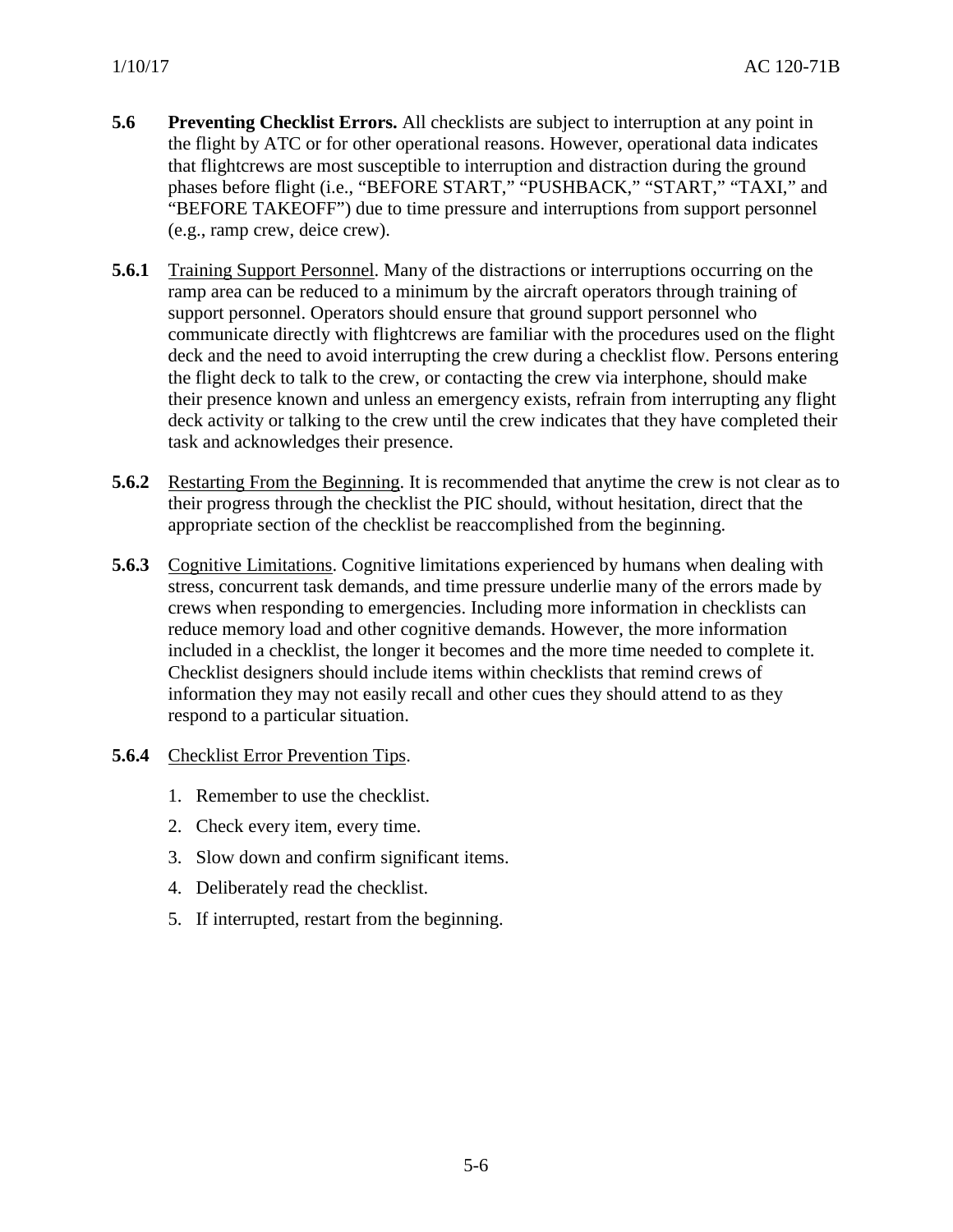# **CHAPTER 6. PILOT MONITORING**

<span id="page-22-1"></span><span id="page-22-0"></span>**6.1 General.** Several studies of crew performance, incidents, and accidents have identified inadequate monitoring and cross-checking as vulnerabilities for aviation safety. Effective monitoring and cross-checking can be the last barrier or line of defense against accidents because detecting an error or unsafe situation may break the chain of events leading to an accident. Conversely, when this layer of defense is absent, errors and unsafe situations may go undetected, potentially leading to adverse safety consequences. Flightcrews must use monitoring to help them identify, prevent, and mitigate events that may impact safety margins. Therefore, it is imperative that operators establish operational policy and procedures on PM duties, including monitoring, and implement effective training for flightcrews and instructors on the task of monitoring to help the PM expeditiously identify, prevent, and mitigate events that may impact safety margins.

This section describes effective monitoring, how to define and train PM duties, and integration of monitoring into SOPs. Additionally, the section discusses special considerations for monitoring autoflight operations.

- <span id="page-22-2"></span>**6.2 Effective Monitoring.** A pilot is effectively monitoring if he or she is:
	- 1. Following SOPs consistently;
	- 2. Clearly communicating deviations to other crewmembers;
	- 3. Effectively managing distractions;
	- 4. Remaining vigilant;
	- 5. Advising the PF if the flight guidance modes or aircraft actions do not agree with expected or desired actions and intervening if necessary;
	- 6. Continuously comparing known pitch/power settings to current flightpath performance; and
	- 7. Considering that the primary flight displays (PFD), navigation displays (ND), and other sources of information (for example, electronic flight bag (EFB)), might be displaying incorrect information and always on the lookout for other evidence that confirms or disconfirms the information the displays are providing.
- <span id="page-22-3"></span>**6.3 Challenges and Barriers to Effective Monitoring.** There are several potential challenges and barriers to effective monitoring:
- **6.3.1** Time Pressure. Time pressure can exacerbate high workload and increase errors. It can also lead to rushing and "looking without seeing."
- **6.3.2** Lack of Feedback to Pilots When Monitoring Lapses Occur. Pilots are often unaware that monitoring performance has degraded.
- **6.3.3** Design of SOPs. SOPs may fail to explicitly address monitoring tasks.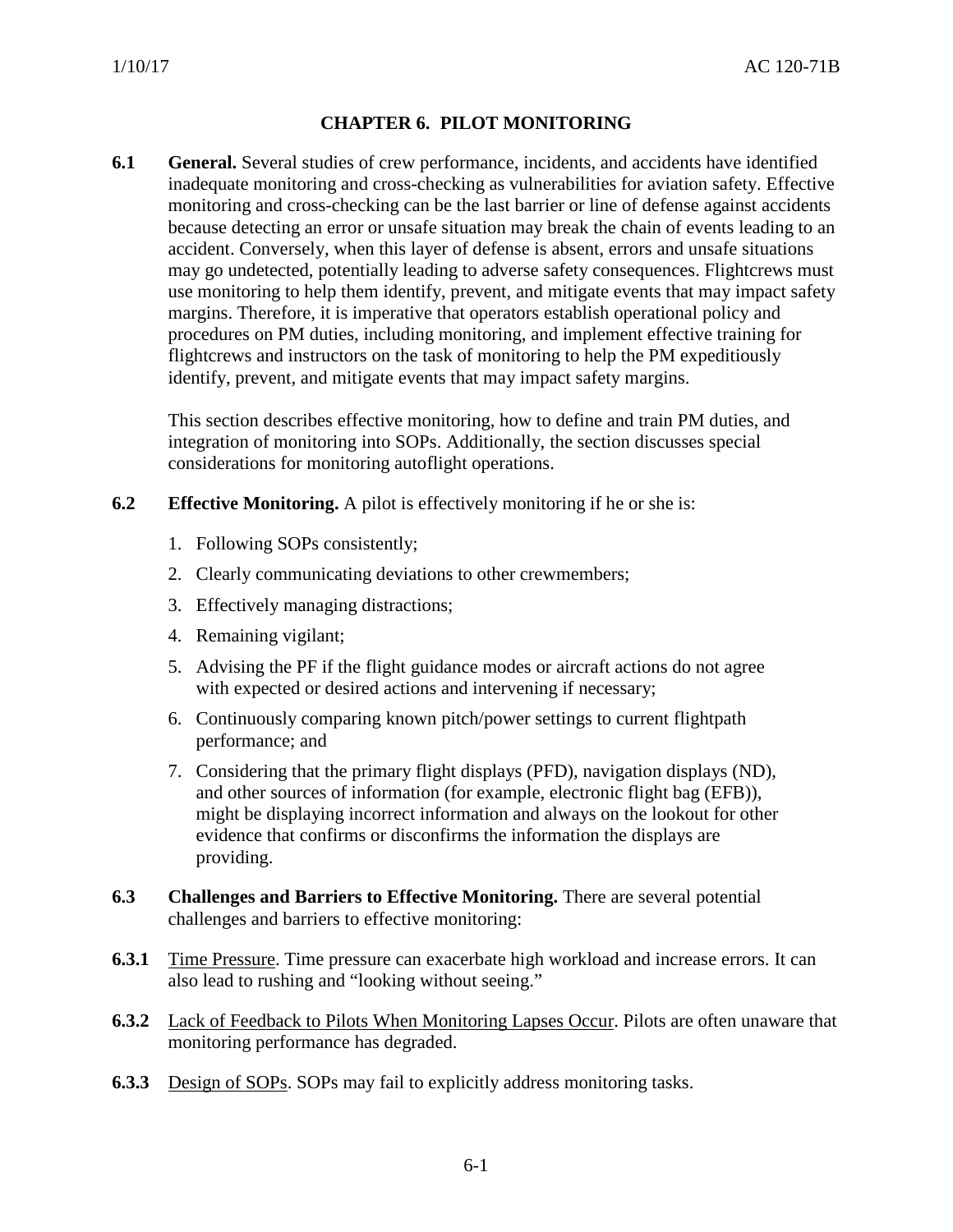- **6.3.4** Pilots' Inadequate Mental Model of Autoflight System Modes. Pilots may not have a complete or accurate understanding of all functions and behaviors of the autoflight system. Some aspects of automated systems for flightpath management are not well matched to human information processing characteristics.
- **6.3.5** Training. Training may overlook the importance of monitoring and how to do it effectively. Lack of emphasis on monitoring may occur in training and evaluation.
- **6.3.6** Pilot Performance. High workload, distraction, and inattention can all lead to monitoring errors.

In addition, human performance limitations should be acknowledged as potential challenges for effective monitoring. The human brain has difficulty with sustained vigilance and has quite limited ability to multitask. Pilots are vulnerable to interruptions and distractions and to cognitive limitations that affect what they notice and do not notice.

It can be difficult for humans to monitor for errors and deviations on a continuous basis when errors and deviations rarely occur. This is true for the range of workload conditions experienced by the flightcrew members. Monitoring during high-workload periods is important since these periods present situations in rapid flux and because high workload increases vulnerability to error. However, studies show that poor monitoring performance can be present during low-workload periods as well. Lapses in monitoring performance during lower-workload periods are often associated with boredom, complacency, or both.

- <span id="page-23-0"></span>**6.4 Defining Pilot Monitoring Duties.** In a two-pilot operation, one pilot is designated as PF and one pilot is designated as PM. A review of operators' manuals indicates that the roles and associated tasks of the PF and PM are not always clearly defined. Each operator should explicitly define the roles of the PF and PM to include:
	- 1. At any point in time during the flight, one pilot is the PF and one pilot is the PM.
	- 2. The PF is responsible for managing, and the PM is responsible for monitoring the current and projected flightpath and energy of the aircraft at all times.
	- 3. The PF is always engaged in flying the aircraft (even when the aircraft is under AP control) and avoids tasks or activities that distract from that engagement. If the PF needs to engage in activities that would distract from aircraft control, the PF should transfer aircraft control to the other pilot, and then assume the PM role.
	- 4. Transfer of PF and PM roles should be done positively with verbal assignment and verbal acceptance to include a short brief of aircraft state.
	- 5. The PM supports the PF at all times, staying abreast of aircraft state and ATC instructions and clearances.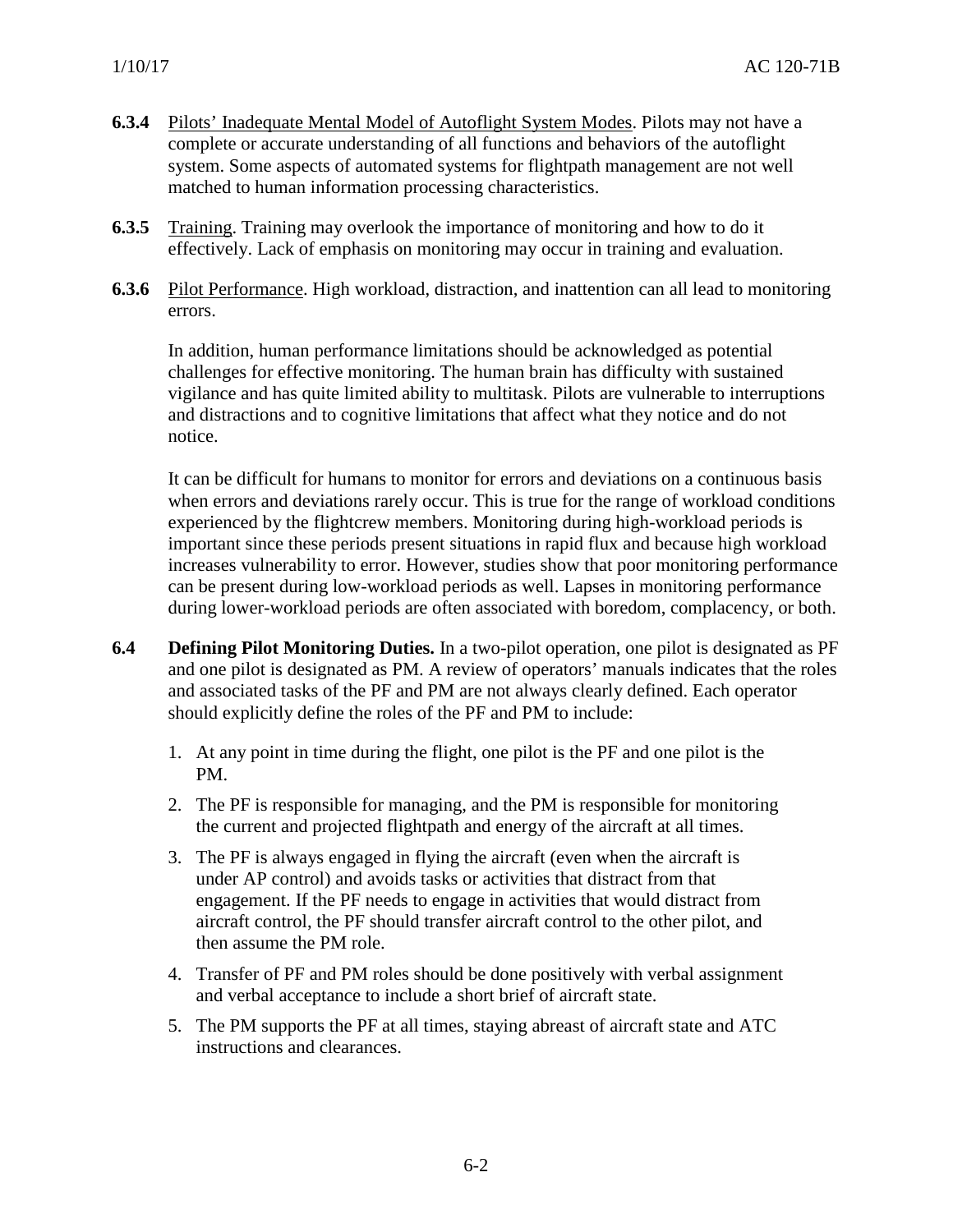- 6. The PM monitors the aircraft state and system status, calls out any perceived or potential deviations from the intended flightpath, and intervenes if necessary.
- 7. The PF provides a briefing to a pilot returning from a break. The briefing should include appropriate information to ensure the pilot returning from the break is updated on aircraft and systems states and current ATC instructions and assignments.
- **6.5 Operational Policies and Procedures.** Operational policies and procedures should be reviewed or developed to ensure the division of duties and responsibilities between flightcrew members protects the ability of the PF to control the flightpath. Assigning non-flightpath-related tasks to the PF should generally be avoided. Operational data should be collected and used to revise definitions of PF and PM roles and responsibilities to ensure their effectiveness. Operators are encouraged to take an integrated approach in operations and training (e.g., initial and recurrent) to emphasize the responsibilities and importance of PF and PM roles.

A critical aspect of monitoring duties includes intervention when a deviation is identified. Each operator's policies, procedures, and training should adequately cover flightpath intervention including human-to-human intervention.

#### **6.6 Intervention Strategies.**

**6.6.1** What Intervention Strategies Should Include. Intervention assumes an actual, or potential, problem has been detected. Effective PM can help detect a problem, which is necessary before intervention can begin. This is an important point since the pilot cannot intervene unless a condition requiring intervention is correctly recognized. If the monitoring activity is successful (problematic condition is recognized) then the pilot must know what intervention is appropriate for that situation.

Policies and procedures for expected interventions should be established and include:

- 1. Deviation parameters;
- 2. Required callouts; and
- 3. Conditions for takeover.
- <span id="page-24-0"></span>**6.6.2** Human-to-Human Intervention. If a flightpath problem occurs, the PM should notify the PF about the problem and expect that the PF will then correct the problem. One way for the PM to accomplish notifying the PF is to verbalize a deviation callout followed by an expected response from the PF to that callout with corrective action.
	- **6.6.2.1** SOPs should indicate what to say, how to say it, when to say it, and with what level of appropriate assertiveness. SOPs should also address if or when the PM should take over the PF role if it is determined that the PF is not correcting the flightpath problem in a timely manner. Considerations for the decision to take over control should include subtle incapacitation or no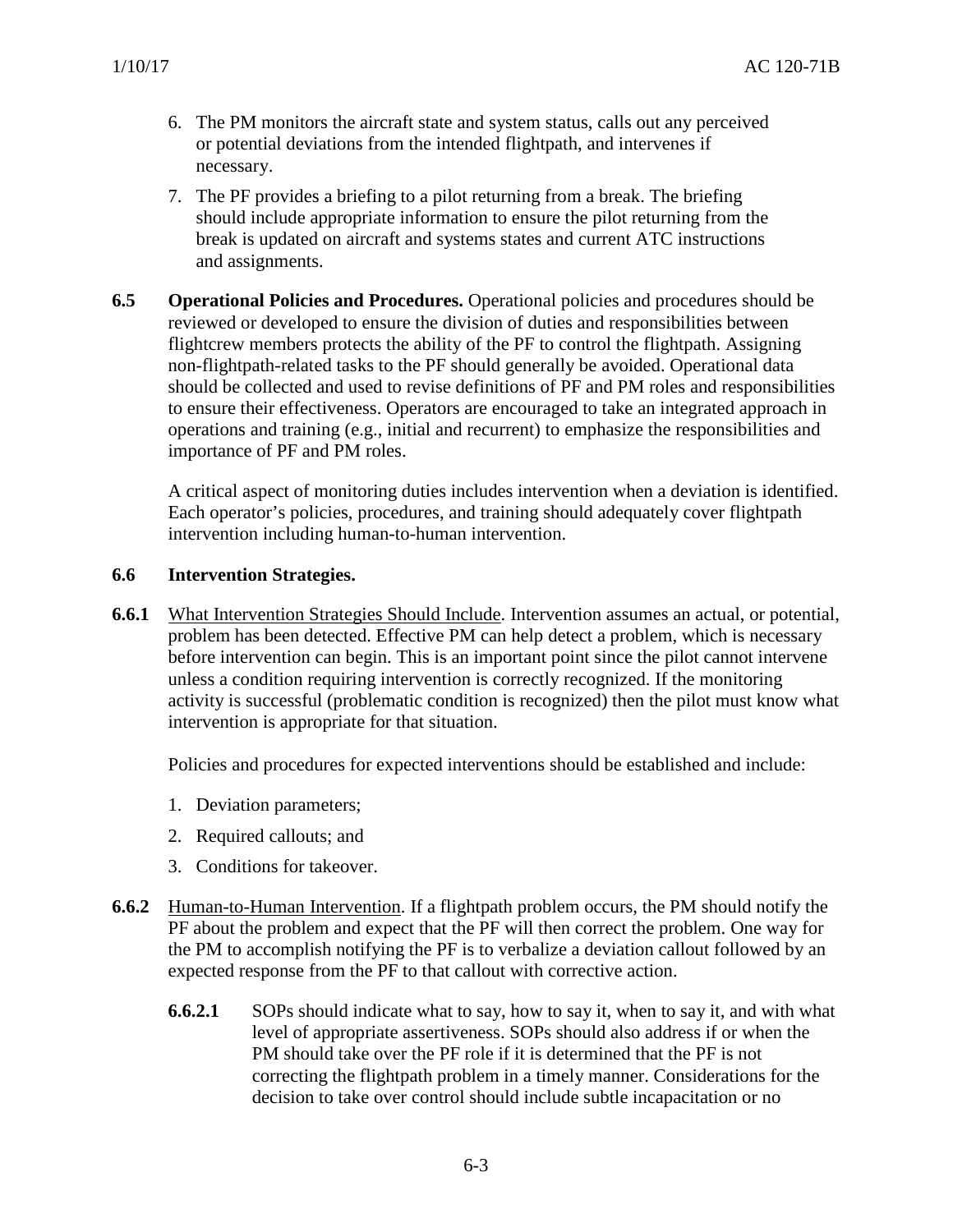response or flightpath correction after two challenges. The SOP should also specify what the specific callouts and associated actions are required with a takeover to ensure a positive exchange of aircraft control occurs. Policies must be clear to ensure there is no confusion over who is PF at any time.

- **6.6.2.2** Similarly, SOPs should describe how the PF notifies the PM about a flight guidance issue. For example, in some operations, if the AP is off with the flight director (FD) on, the PF hand-flies the aircraft, but the PM makes all flight guidance inputs. In this situation, consider the case where the PM makes an erroneous flight guidance input, and the PF notices it. In this case, Humanto-Human intervention would involve the PF verbalizing to the PM the error and desired correction. (e.g., "approach mode still isn't armed – arm approach, please."). To capture all of this, the recommendation wording may be something like: "PM communicating effectively to the PF about the flightpath problem, expecting that the PF will then correct the problem, or the PF communicating to the PM about a flight guidance problem (if the PM is responsible for flight guidance inputs), expecting that the PM will correct that problem."
- **6.6.2.3** Another example is where a PM calls "1-dot high" and the PF responds with "correcting" and returns to glidepath in a timely manner. If, for example, the PF does not respond to two successive challenges, then, per operator's SOP, if safety indicates, the PM calls "I have control, going around" and initiates a go around as PF.

**Note:** Flightpath control is the responsibility of the PF, whereas flightpath guidance may be the responsibility of either pilot, depending on the operator's SOPs.

- <span id="page-25-0"></span>**6.7 Training for PM.** An operator should train its pilots on all policies and procedures related to monitoring the flightpath (e.g., callouts, double-pointing, etc.). This training should also include any of the operator's recommended practices.
	- 1. Pilots should be trained on the responsibilities of the PM to monitor the flightpath. In particular, pilots should be trained to recognize when the PF is not adequately controlling the flightpath or when the PM is not adequately monitoring the flightpath. This training should include pilot task loading and signs of diminished performance. Some examples include lack of communication, channelized attention, and failure to make required callouts.
	- 2. Pilots should be trained on applicable common errors in monitoring the flightpath. This includes training on appropriate methods of recognizing precursors to, and signs of, degraded monitoring and on resolving monitoring errors and/or lapses.
	- 3. Pilots should be trained on the concept that there are predictable situations during each flight when the risk of a flightpath deviation is increased, heightening the importance of proper task/workload management. If the PM is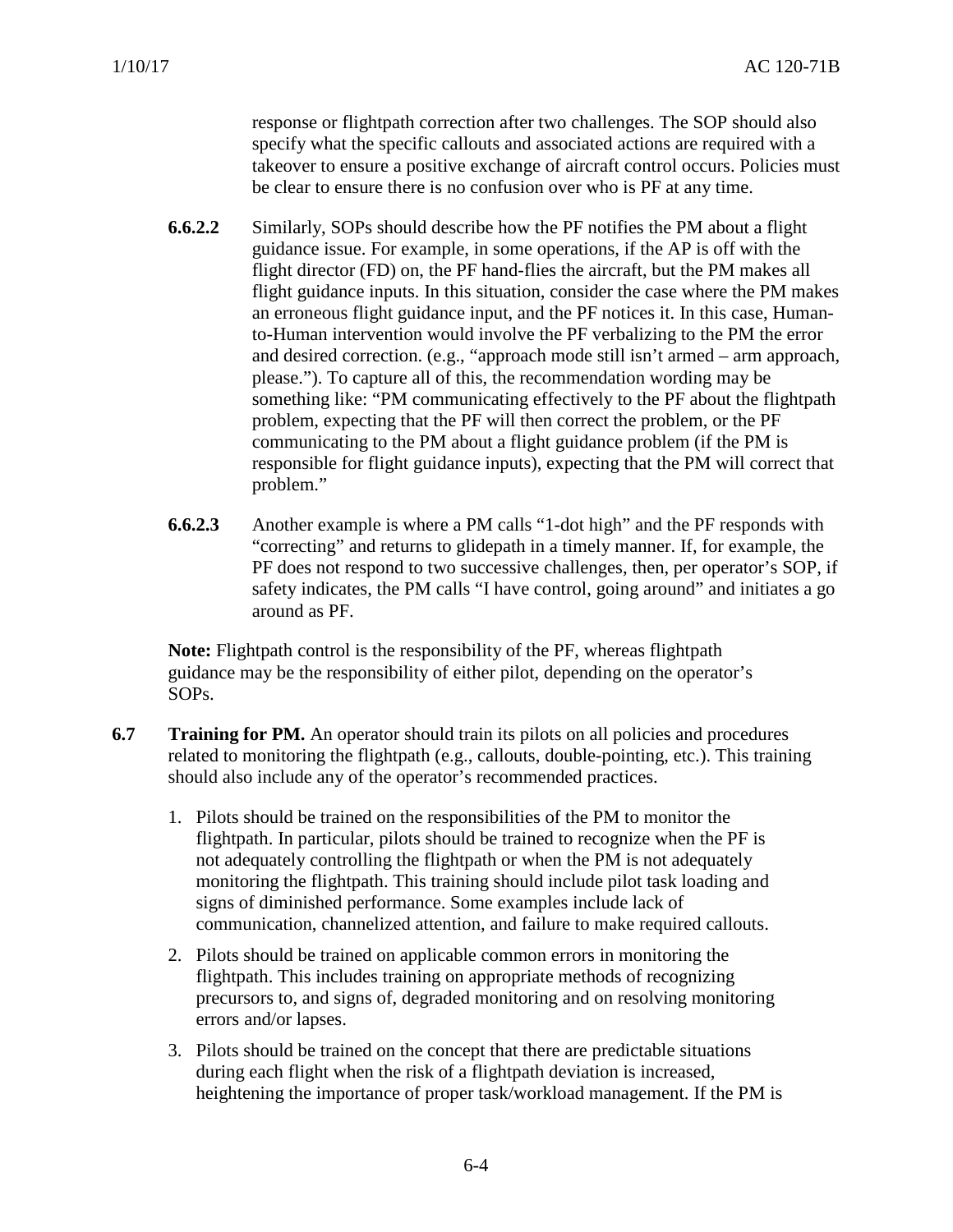trained to recognize the flight phases or situations when they are most vulnerable to flightpath deviations (including when little time exists to correct deviations), he or she could strategically plan tasks and workload to maximize monitoring during those phases.

- 4. Pilots should be trained on CRM/threat and error management (TEM) principles and human performance vulnerabilities related to monitoring, the importance of monitoring, and the operator approved practices that achieve effective monitoring of the flightpath.
- 5. Pilots should be trained on system failures that may distract from effective monitoring and proper flightpath management.
- 6. Pilots should be trained to manage distractions that interfere with monitoring the flightpath. Provide guidance on managing task priorities and train them to effectively switch between other tasks and monitoring of the flightpath so that flightpath vigilance is always maintained. Include information and task management strategies that enable pilots to use charts, EFB, ACARS, etc. while also effectively monitoring the flightpath and airplane energy state.
- 7. Pilots should be trained on intervention methods that the PM can use to help the PF regain proper control of the flightpath and provide opportunities for the PM to practice these methods (e.g., calling out deviations, levels of assertiveness).
- 8. Pilots should be trained on and be able to demonstrate understanding of operationally relevant combinations/levels of flight guidance and flight control automation (e.g., given a certain set of circumstances, what will happen next?).
- 9. Ensure pilots can transition seamlessly between combinations/levels of flight guidance/flight control automation (including manual flight) by training them to anticipate, recognize, and recover from known flight guidance (includes Flight Management System (FMS)) and flight control (includes AP and, autothrottles) system-behavioral challenges (e.g., subtle mode reversions), and environmental/ circumstantial traps that are known to lead to flightpathrelated errors (e.g., vectors off, then back on, a Standard Terminal Arrival Route (STAR) during a "descend via" clearance).
- 10. Flight guidance and flight control systems training should include an assessment of a pilots understanding of those systems and what will happen 'next' given a certain set of flight circumstances, and the reasons why. The training should incorporate FMS degradations and failures and operational consequences requiring flightcrew action, known flight guidance and flight control system-behavioral challenges (e.g., subtle mode reversions), and environmental/circumstantial traps (e.g., vectors off, then back on, a STAR during a "descend via" clearance) that are known to lead to flightpath-related errors.
- <span id="page-26-0"></span>**6.8 Incorporate Monitoring into SOPs.** Monitoring performance can be significantly improved by: (1) developing and implementing effective SOPs to support monitoring and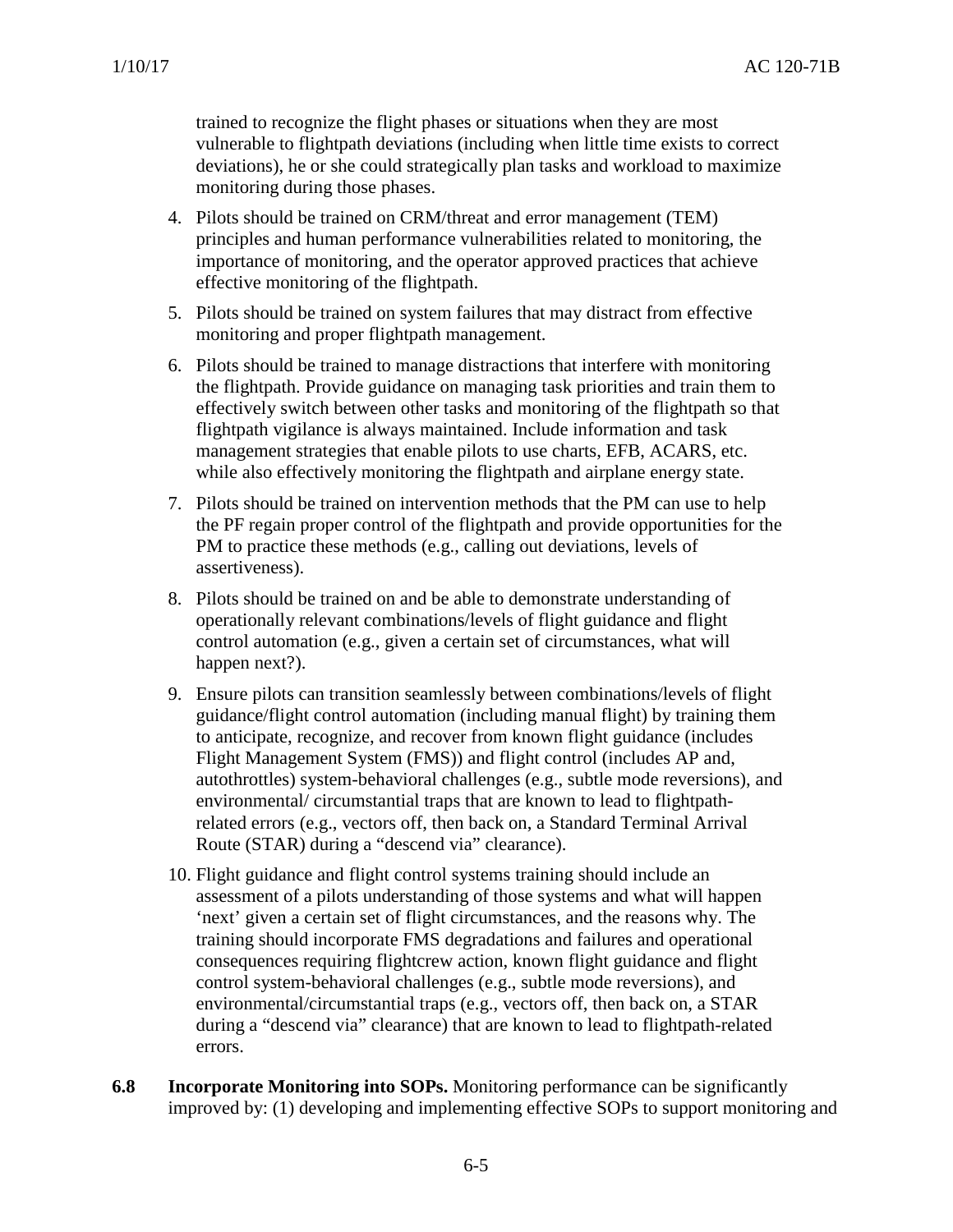cross-checking functions, and appropriate interventions, (2) by training crews on monitoring strategies, and (3) by pilots following those SOPs and strategies.

If not designed appropriately, some SOPs may actually detract from effective monitoring. For example, one operator required a passenger address (PA) announcement when climbing and descending through 10,000 feet. This requirement had the unintended effect of "splitting the flight deck" at a time when frequency changes and new altitude clearances were likely. When the operator reviewed its procedures it realized that this procedure detracted from having both pilots "in the loop" at a critical point and consequently decided to eliminate it. Operators should review existing SOPs and modify those that can detract from monitoring.

# <span id="page-27-0"></span>**6.9 Autoflight Considerations.**

- **6.9.1** Autoflight Mode Confusion. Safety data (including accident, incidents, Line Operations Safety Audit (LOSA), FOQA, and ASAP data) have shown that autoflight mode confusion is a potential vulnerability in flight operations and merits special attention during monitoring tasks. Pilots should be able to demonstrate the knowledge and skill necessary to correctly select, interpret, and anticipate normal autoflight modes as well as be able to demonstrate appropriate remedial actions for inappropriate or unexpected autoflight modes. This should include the ability to:
	- 1. Correctly identify and interpret individual flight mode annunciations;
	- 2. Describe the respective mode's impact on the related systems and airplane operation; and
	- 3. Understand pitch mode annunciations and their relationship to available thrust as well as the aircraft's energy state (e.g. the risk of using vertical speed mode to climb at high altitudes with limited available thrust).
	- **6.9.1.1** Equipment and operator culture may influence how mode awareness protocols are designed and implemented. Therefore, an operator should create mode awareness procedures that reflect the equipment and how the operator employs the equipage and train/assess the procedures. When formulating mode awareness SOPs, consider the following:
	- 1. When to require verbal callouts of mode status and changes, keeping in mind workload during specific phases of flight, pilot tasks, and unanticipated mode changes;
	- 2. Operators should describe the mode confirmation methodology for the PF/PM roles. It is important that an operator's procedures for mode confirmation take into account differences in phases of flight, pilot tasks, and high workload situations.
	- 3. One example is briefing current autoflight mode status to any pilot that is returning to a pilot seat after a physiological break or distraction from flying (communicating with dispatch, flight attendant, etc.). Following a distraction,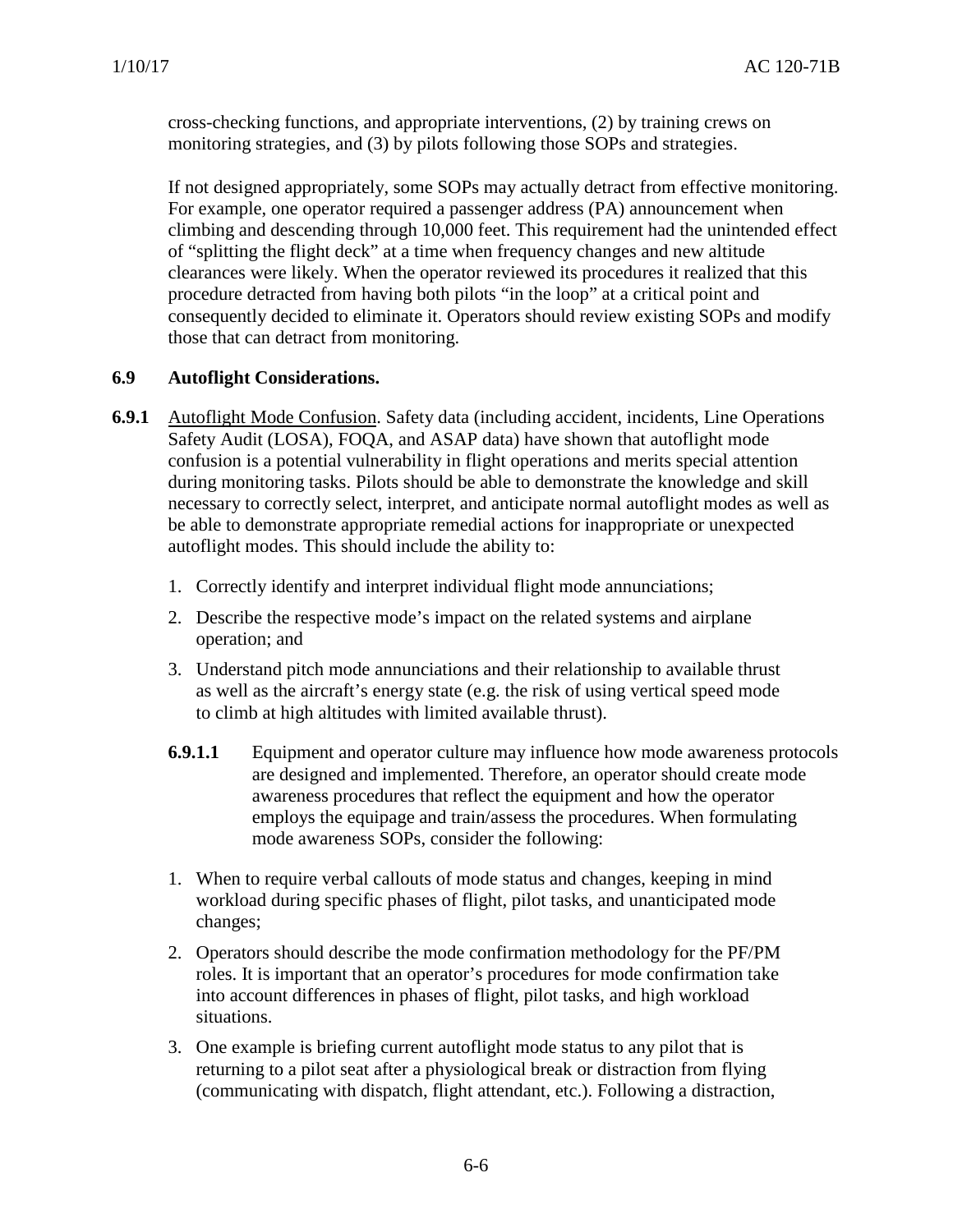pilots should discuss flight deck status. For a pilot that is returning to a pilot seat after a break, develop a formal briefing that is appropriate for the equipment with required items to ensure the pilot is updated on systems status.

- 4. Create phase of flight procedures/dialog boxes (for example: takeoff, climb, cruise, descent, approach) that include mode changes and indications for each level of automation allowed.
- 5. Include mode change indication in maneuver procedures/dialog boxes. When possible, associate callout names and timing to match mode changes. For example, some operators have implemented operator standard procedures such as "Confirm, Activate, Monitor, Intervene (CAMI)," or "Verbalize, Verify, and Monitor (VVM)," or similar systems, or even variations thereof. Such procedures provide the flightcrew with a structured method to conduct operations within the flight deck that help to trap errors. Regardless of the form of the strategy, the objective is to ensure that everyone in the flight deck understands the active mode, the effects of the newly engaged mode, and skillfully reacts to ensure the aircraft trajectory and energy remains as desired. Some effects of input and selection are delayed (e.g., armed to active) and latent errors may not become apparent until some time has passed. Verification of intended path/functions and awareness of modes is important throughout all phases of flight, including ground operations.
- <span id="page-28-0"></span>**6.9.2** Autoflight Mode Awareness. The Flight Mode Annunciator (FMA) provides the flightcrew with information on the status of the autoflight/automated systems, specifically with respect to the guidance and control functions being utilized. Whether manually controlling the aircraft, using the automated systems to control the aircraft flightpath and energy, or various combinations of both, the FMAs are the information source for depicting "who is doing what."
	- **6.9.2.1** It is important that flightcrews are thoroughly trained to understand the implications and relationships of each mode since the respective mode communicates the source of the aircraft flightpath and energy. It is also imperative that both crewmembers, as a team, understand the current mode status and its controlling system to effectively manage flightpath and energy. Just as the monitoring function is the concurrent responsibility of both pilots (and potential auxiliary crews when in the flight deck), awareness of the FMAs and their affects are also the duty of both pilots. Understanding the consequences of modes, either expected or unanticipated, and the ability to anticipate subsequent modes and the comprehension of the significance and system effects of the mode is central to flightpath management.
	- **6.9.2.2** Autoflight system mode awareness requires effective monitoring of autoflight modes. Below are a few strategies that could be trained to improve monitoring of the autoflight modes: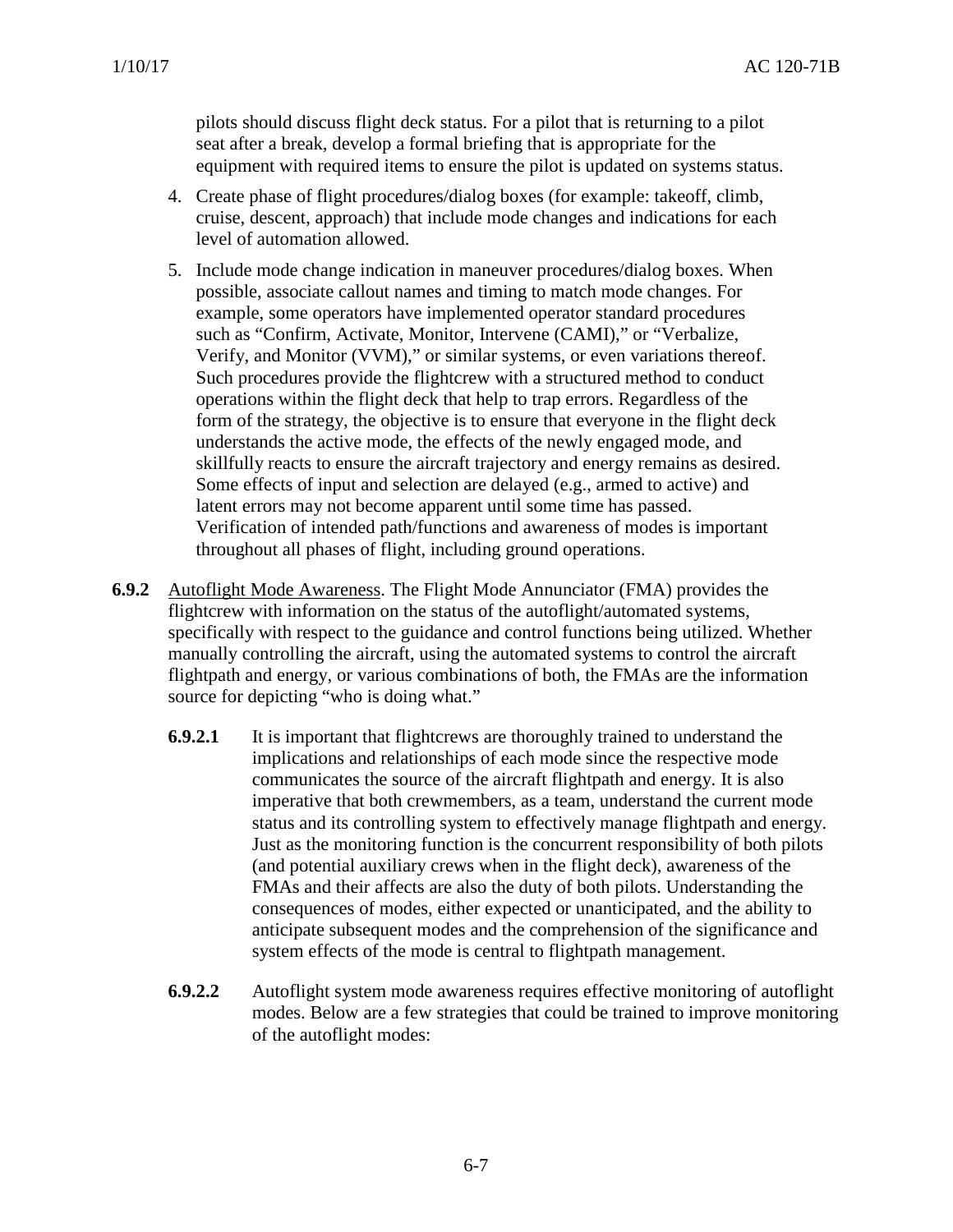- 1. Stay in the loop by mentally flying the aircraft even when the AP or other pilot is flying the aircraft.
- 2. When you have been distracted, ensure that you always check the FMAs and your flight instruments to get back in the loop as soon as possible.
- 3. Monitor the flight instruments just as you would when you are manually flying the aircraft.
- 4. Be diligent in monitoring all flightpath changes pilot actions, system modes, aircraft responses.
- 5. Always make monitoring of the PF a priority task when flightpath changes are being made.
- 6. Always check the FMA after a change has been selected on the AP mode control panel.
- 7. Maintain an awareness of the autoflight systems and modes selected by the crew or automatically initiated by the flight management computer (mode awareness) to effectively monitor flightpath.
- 8. Maintain an awareness of the capabilities available in engaged autoflight modes to avoid mode confusion.
- 9. Effectively monitor systems and selected modes to determine that the aircraft is on the desired flightpath.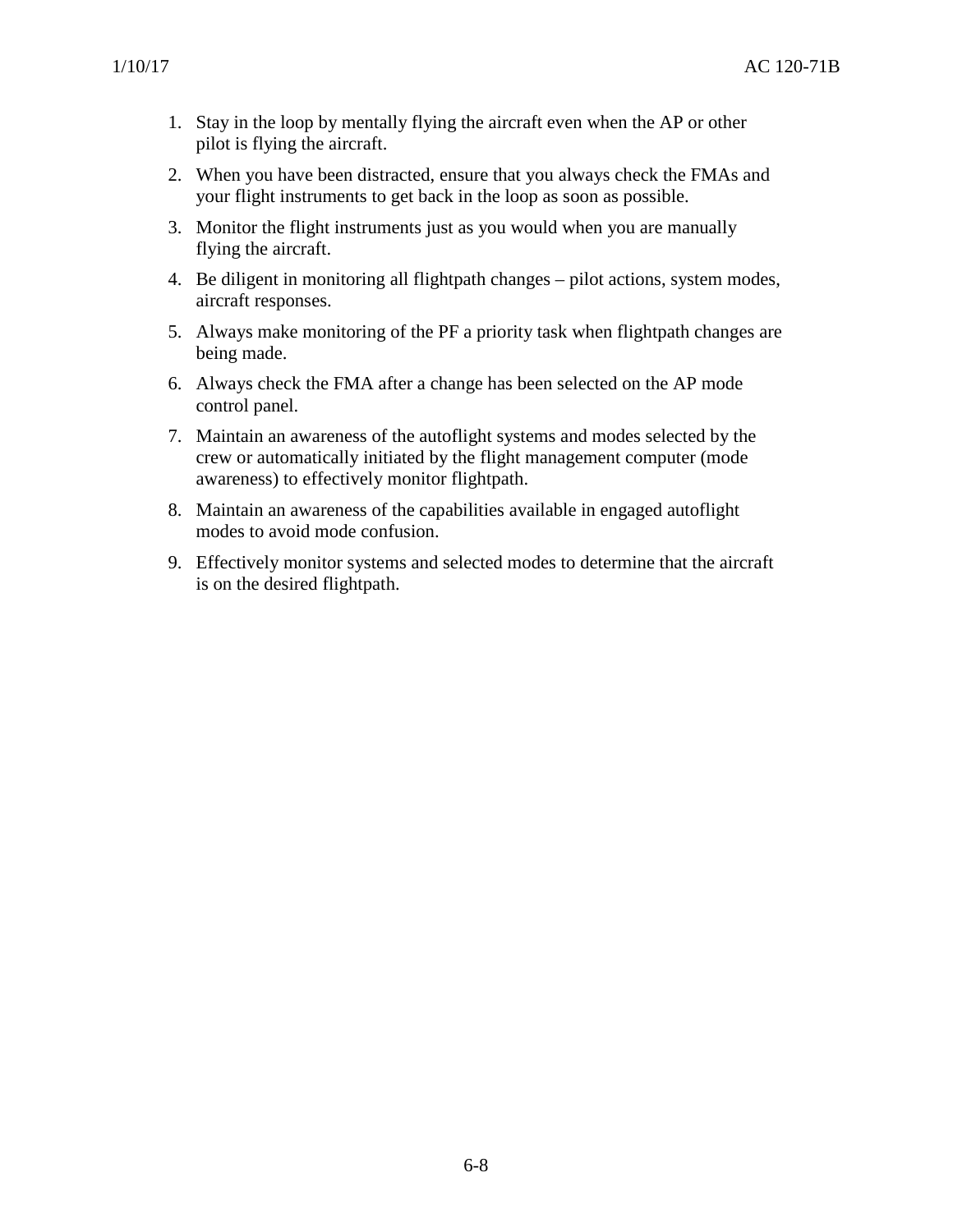# **APPENDIX A. RELATED GUIDIANCE AND INFORMATION**

#### **A.1 Related FAA Guidance (current editions).**

- Information for Operators (InFO) 08029, Approach and Landing Accident Reduction (ALAR): Recommended Flight Crew Training.
- InFO 08049, Preventing Wrong Runway Takeoffs.
- Safety Alert for Operators (SAFO) 07003, Confirming the Takeoff Runway.
- SAFO 12003, SOP for Title 14 CFR Part 135 Certificate Holders and Part 91K Program Managers.
- SAFO 13002, Manual Flight Operations.
- SAFO 15011, Roles and Responsibilities for Pilot Flying (PF) and Pilot Monitoring (PM).
- AC 91-73, Parts 91 and 135 Single Pilot, Flight School Procedures During Taxi Operations.
- AC 91-79, Mitigating the Risks of a Runway Overrun Upon Landing.
- AC 120-35, Flightcrew Member Line Operational Simulations: Line-Oriented Flight Training, Special Purpose Operational Training, Line Operational Evaluation.
- AC 120-48, Communication and Coordination Between Flight Crewmembers and Flight Attendants.
- AC 120-51, Crew Resource Management Training.
- AC 120-54, Advanced Qualification Program.
- AC 120-64, Operational Use and Modification of Electronic Checklists.
- AC 120-74, Parts 91, 121, 125, and 135 Flightcrew Procedures During Taxi Operations.
- AC 120-92, Safety Management Systems for Aviation Safety Providers.
- AC 121-32, Dispatch Resource Management Training.
- FAA-H- 8083-2, Risk Management Handbook.
- FAA Human Performance Considerations in the Use and Design of Aircraft Checklists, January 1995 [FAA 1995].
- FAA Order 8900.1, Flight Standards Information Management System (FSIMS).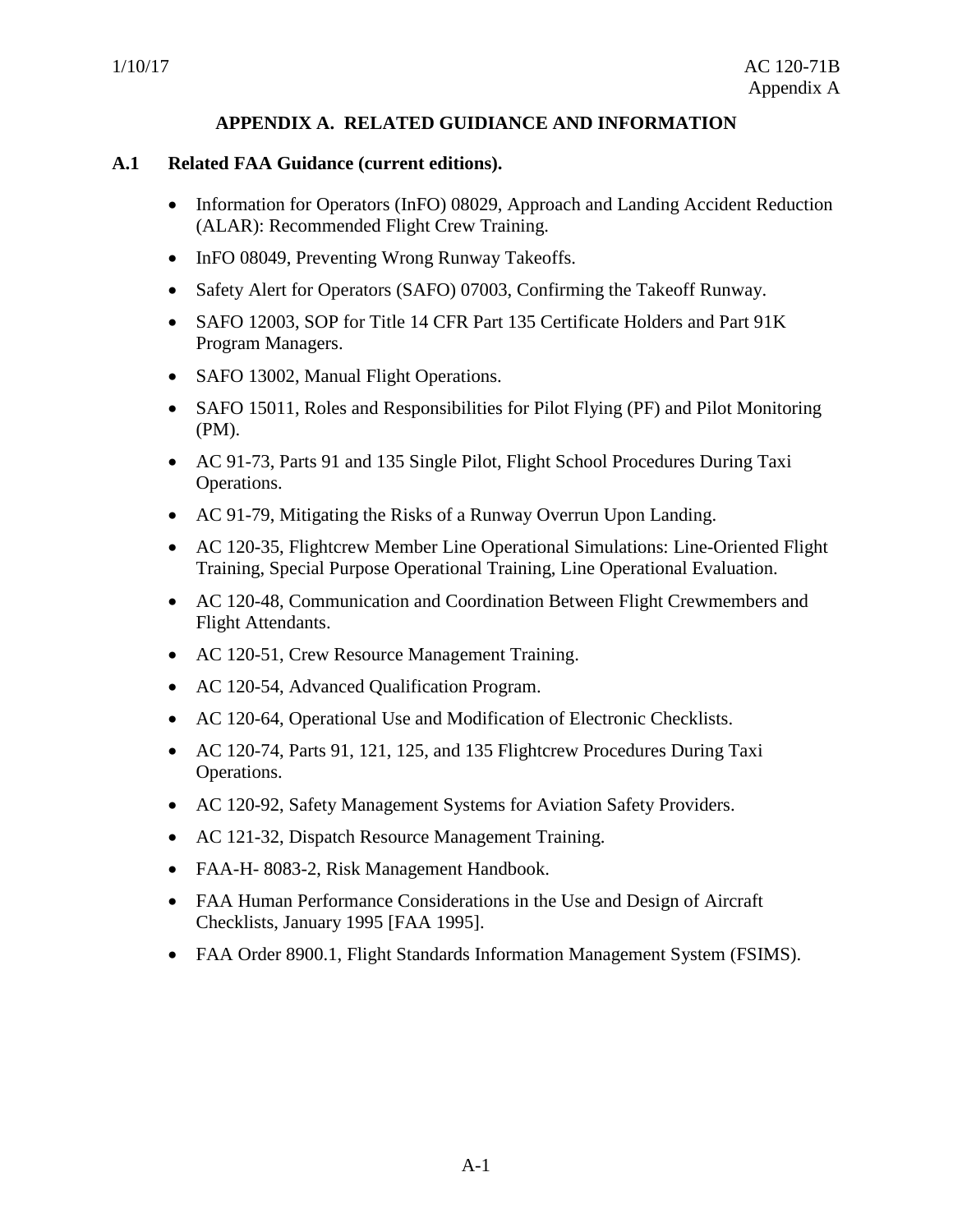# **A.2 Related Reading Material.**

- Barshi, I.; Degani, A., Loukopoulos, L.; Mauro, R.: (2016). Designing Flight Deck Procedures Report to the Federal Aviation Administration, September 7, 2016.
- Burian, B. K. (October 2006). Design guidance for emergency and non-normal checklists in aviation. In the Proceedings of the Human Factors and Ergonomics Society 50th Annual Meeting, San Francisco.
- Flight Safety Foundation. (August-December, 2000). FSF ALAR briefing note: 1.1 -Operating philosophy. Retrieved from FSF website: http://flightsafety.org/files/alar\_bn1-1-ops\_philosophy.pdf.
- Flight Safety Foundation Approach-and-Landing Accident Reduction Tool Kit, 2000.
- Flight Safety Foundation. (2009). FSF ALAR briefing note 1.2 Automation (Issue Brief No. 1.2). Alexandria, VA: Author.
- Flight Safety Foundation. (2009). FSF approach and landing accident reduction toolkit briefing note: 1.1 - Operating philosophy (Issue Brief No. 1.1). Alexandria, VA: Author.
- Flight Safety Foundation (2014). A Practical Guide to Improving Flight Path Monitoring. Final Report of the Active Pilot Monitoring Working Group, November 2014.
- Degani, A., & Wiener, E. (1993). Cockpit checklists: Concepts, design, and use. Human Factors, 35(2), 28-43.
- Degani, A., & Wiener, E. (1998). Design and operational aspects of flight-deck procedures. Proceedings of the International Air Transport Association (IATA) Annual Meeting, Montreal, Canada.
- Degani, A., & Wiener, E. (1990). Human factors of flight-deck checklists: The normal checklist (NASA Contractor Report 177549). Retrieved from SKYbrary: http://www.skybrary.aero/bookshelf/books/1568.pdf.
- Degani, A., & Wiener, E. L. (1994). On the design of flight-deck procedures (NASA Contractor Report 177642). Retrieved from NASA website: http://ti.arc.nasa.gov/m/profile/adegani/Flight-Deck\_Procedures.pdf.
- Degani, A., & Wiener, E. L. (1994). Philosophies, policies, procedures, and practices: The four 'P's of flight deck operations. In N. Johnston, N. McDonald, & R. Fuller (Eds.), Aviation Psychology in Practice (pp. 44-67).
- Dismukes, R. K., & Berman, B. A. (2010). Checklists and monitoring in the cockpit: Why crucial defenses sometimes fail (NASA Technical Memorandum Report No. 2010-216396). Moffett Field, CA.
- Commercial Aviation Safety Team (2007). "Wrong Runway Departure," August 2007.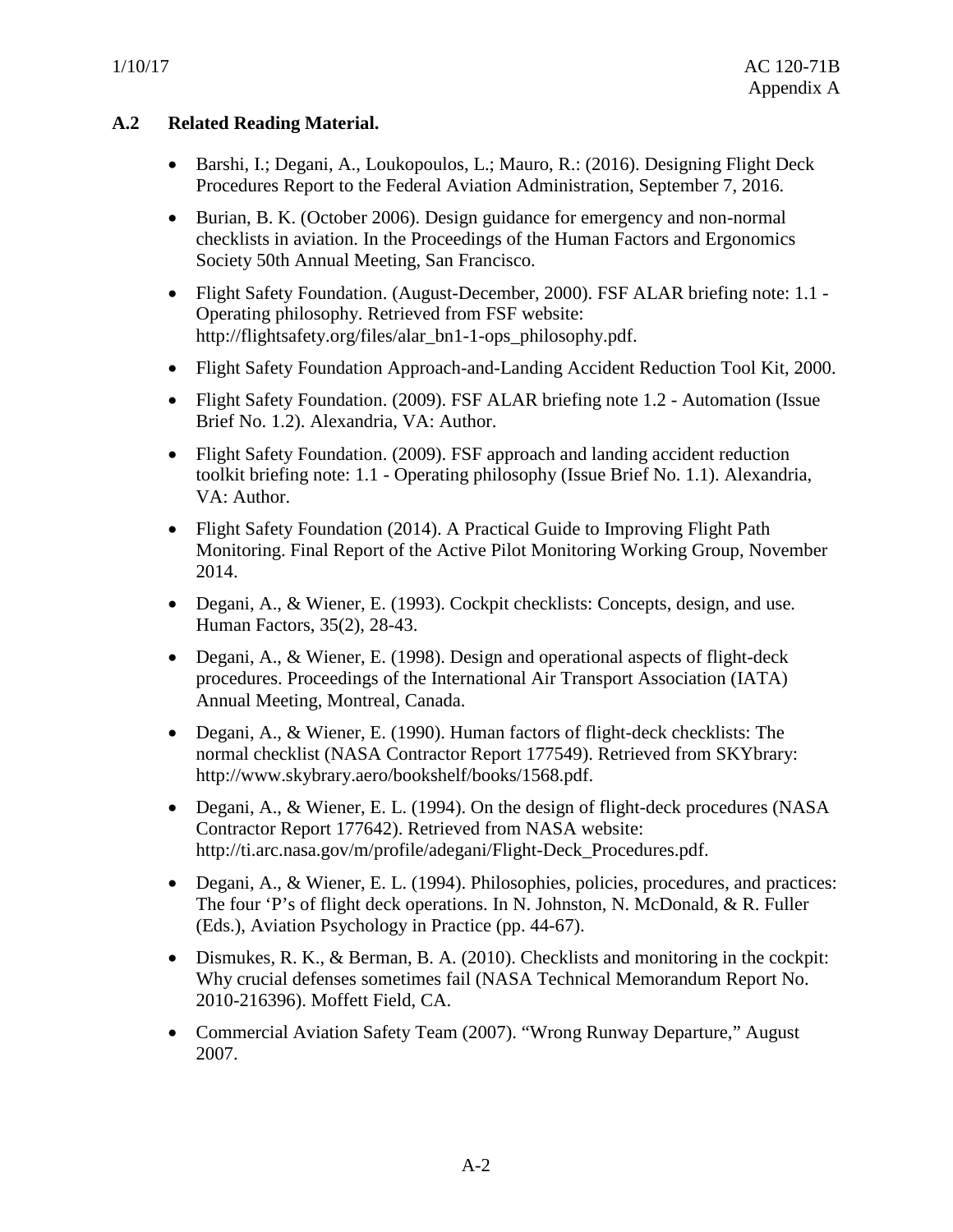- National Aeronautics and Space Administration, & Federal Aviation Administration. (2000). NASA/FAA Operating documents project: Developing operating documents: A manual of guidelines -- E-Version. Retrieved from NASA website: http://humanfactors.arc.nasa.gov/opdoc-workshopIV/Opdocfinal.pdf.
- National Aeronautics and Space Administration, & Federal Aviation Administration. (September, 2015). ASRS Callback: A checklist (Issue 428).
- National Aeronautics and Space Administration, & Federal Aviation Administration. (March, 2014). ASRS Callback: Checklist checkup (Issue 410). Retrieved from: http://asrs.arc.nasa.gov/publications/callback/cb\_410.html.
- UK Civil Aviation Authority (2006). CAP 676: Guidance on the design, presentation and use of emergency and abnormal checklists. Retrieved from http://www.caa.co.uk/docs/33/CAP676.pdf.
- UK Civil Aviation Authority (2013). Monitoring Matters Guidance on the Development of Pilot Monitoring Skills: CAA Paper 2013/02. Paper produced by the UK CAA Loss of Control Action Group.
- Veillette, P. R. (May, 2006). A non-error resistant checklist. Business & Commercial Aviation. Retrieved from: http://aviationweek.com/awin/non-error-resistant-checklist.
- Veillette, P. R. (January, 2012). Give e-checklists an A+. Business & Commercial Aviation. Retrieved from FAA website: http://lessonslearned.faa.gov/Northwest255/E\_Checklists.pdf.
- Veillette, P. R. (August, 2008). The benefits of proper checklist design. Business  $\&$ Commercial Aviation. Retrieved from: http://aviationweek.com/awin/benefits-properchecklist-design.
- Veillette, P. R. (August, 2007). The problem of checklist errors. Business  $\&$ Commercial Aviation. Retrieved from: http://aviationweek.com/awin/problemchecklist-errors.
- Veillette, P. R. (May, 2006). The what and whys of good procedures. Business  $\&$ Commercial Aviation. Retrieved from: http://aviationweek.com/awin/what-and-whygood-procedures.
- Veillette, P. R. (May, 2006). The who, what, when of your SOPs. Business  $\&$ Commercial Aviation. Retrieved from: http://aviationweek.com/awin/who-whatwhen-your-sops.